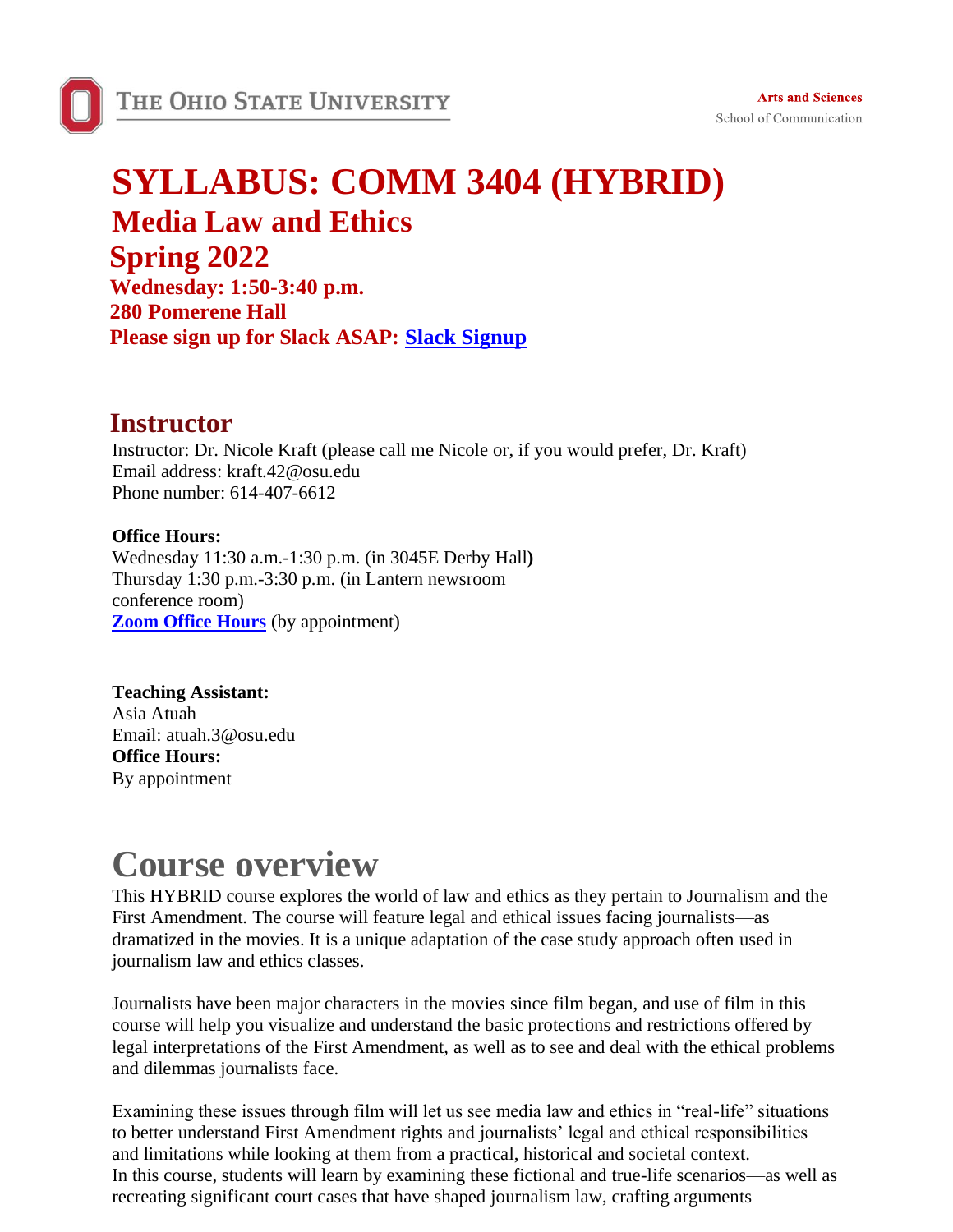representing both sides of legal and ethical issues, and debating key issues that arise in the films.

The focus will be on such core concepts as:

- Libel
- Privacy
- Prior restraints
- News gathering
- Privilege
- Objectivity in reporting
- Bias and transparency
- Conflicts of interest
- Sources

This is not a class where students can be passive and do well. Engagement and participation are key parts of student success in the course. The goal is that by the end of the semester, students will be able to understand how the First Amendment is interpreted through U.S. legal decisions, as well as the ethical considerations that reporters face.

You will also be able to: identify the significance of key court decisions in the history of American journalism; distinguish between ethical and non-ethical conduct by journalists; demonstrate an ability to think critically and make fair and reasoned judgment about news, issues and events; employ journalistic standards and practices in a variety of newsgathering settings; and demonstrate a professional work ethic by being on time and prepared to contribute to each class session.

#### **Learning outcomes**

*By the end of the semester, you will have the ability to:*

a. Develop an understanding of how the First Amendment is interpreted through U.S. legal decisions

b. Develop an understanding of the ethical considerations reporters face and how they make decisions in those areas.

c. Identify the significance of key court decisions in the history of American journalism that have shaped modern-day media law.

d. Distinguish between ethical and non-ethical conduct by journalists.

e. Demonstrate an ability to think critically and make fair and reasoned judgment about news, issues and events.

f. Employ journalistic standards and practices in a variety of newsgathering settings.

### **Mode of Delivery**

This class is a HYBRID course, which means we will meet together one day a week and you will also have ASYNCHRONOUS materials to consume and produce. Please note the workload is the same as a conventional three-credit class, which should equal about 12 hours of work per week.

#### **How this course works**

This class follows what is known as the "flipped, active learning model." That means students develop a knowledge foundation through readings and videos before class. Class time (in person and via Zoom) is then dedicated to engaging with the material through a variety of activities and assessments to determine and build comprehension.

We do not have lectures like conventional classes. With this active learning model, students establish the foundation as part of that home pre-work, and then we build the structure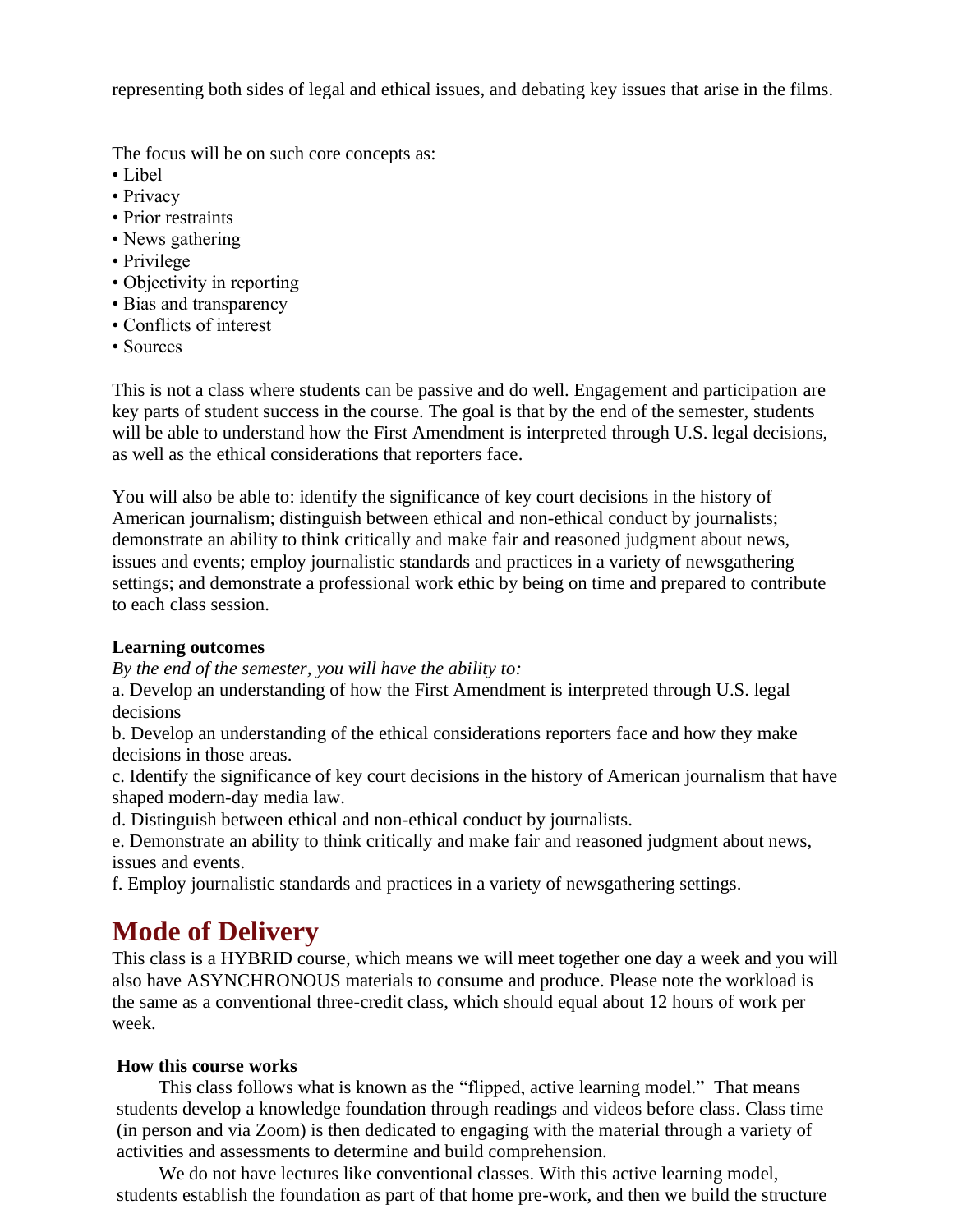of learning together, allowing us to see and correct weaknesses in the foundation and the structure. That means you must do the readings and watch videos BEFORE you join us for our class sessions. Here is a good schedule to follow:

- 1. MONDAY & TUESDAY: Do readings and watch videos.
- 2. Take assessment BEFORE class on WEDNESDAY.
- 3. Come to class WEDNESDAY ready to put into play the ideas you learned in readings and videos, including in-class activities and assignments.
- 4. First discussion post is due Thursday at 11:59 p.m.
- 5. Any additional assignments are due Sunday at 11:59 p.m.

The quality and quantity of in-class learning means that student attendance and participation are crucial to your success. Being organized is key.

**All students are expected to follow Ohio State's Safe and Healthy Campus Expectations and Accountability Measures, as it relates to wearing masks and maintaining safe distances. Please review them. Please remember we are all in this together, and your adherence to these policies helps to keep you and your fellow Buckeyes safe.**

### **Course materials**

**Required readings:**

- Leslie, G.P. (2011). *The First Amendment Handbook*. Arlington, VA. The Reporters Committee for Freedom of the Press. *Open Access (Free)*
- Moore, R.L. and Murray, M.D. (2011). *Media Law and Ethics*. Routledge; 4th edition *(Free inside Perusall)*

The majority of your readings will be done through a program called Perusall. Links to all readings are found in your weekly class module on Carmen. Once you click on the link, it will take you to Perusall where readings are listed by date. Please see Carmen for a complete explanation of Perusall, which will be demonstrated in class.

### **Course technology**

For help with your password, university email, Carmen, or any other technology issues, questions or requests, contact the OSU IT Service Desk. Standard support hours are available

- [here.](https://it.osu.edu/help#:~:text=Monday%20%2D%20Friday%3A%208%20a.m.%20%2D%205%20p.m.)
	- **Carmen:**
		- o Carmen, Ohio State's Learning Management System, will be used to host materials and activities throughout this course. To access Carmen, visit [Carmen.osu.edu.](https://carmen.osu.edu/) Log in to Carmen using your name.# and password. If you have not setup a name.# and password, visit [my.osu.edu.](https://my.osu.edu/)
		- o Help guides on the use of Carmen can be found at: [https://resourcecenter.odee.osu.edu/carmen.](https://resourcecenter.odee.osu.edu/carmen)
		- o This course requires use of Carmen and other online communication and multimedia tools. If you need additional services to use these technologies, please request accommodations with your instructor.
	- **[Slack: Sign up here for our community!](https://join.slack.com/t/kraftcommclassessp22/shared_invite/zt-zc7vrxyu-1NZzWL8kH6jS1ixwGTEo2A)**
		- o This online message and work space will be utilized for all class communication and some sharing of files.
		- o Help guides can be found here: [https://slack.com/resources.](https://slack.com/resources)
		- o [Please review Slack's privacy policy.](https://slack.com/privacy-policy)
	- **Zoom**
		- o The webinar tool Zoom will be used to host office hours. You can log in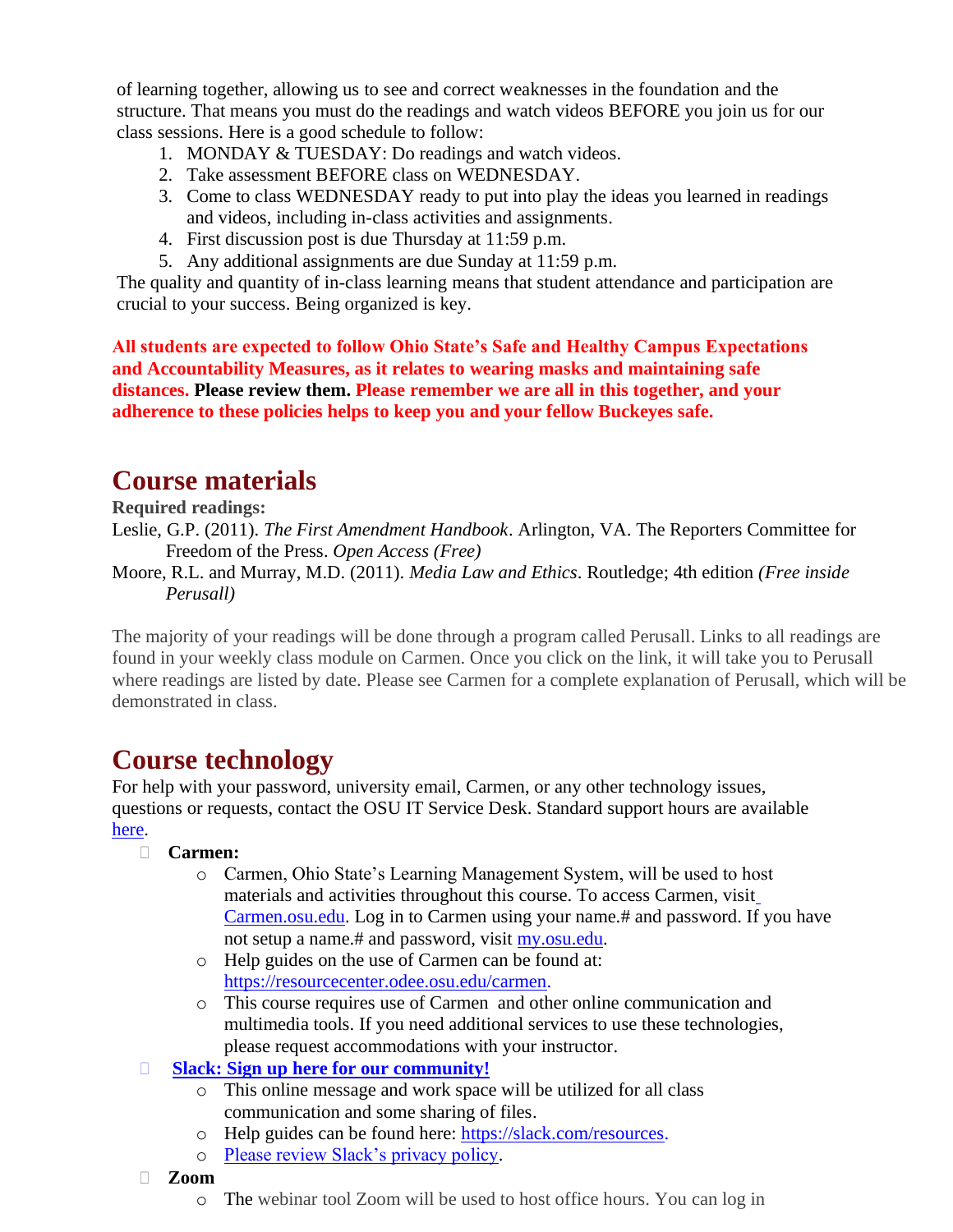through a link provided weekly in Carmen.

o Help guides on the use of Zoom can be found at [https://support.zoom.us/hc/en](https://support.zoom.us/hc/en-us/categories/200101697-Getting-Started)[us/categories/200101697-Getting-Started.](https://support.zoom.us/hc/en-us/categories/200101697-Getting-Started)

#### **Perusall Readings**

o Perusall helps you master readings faster, understand the material better and get more out of your classes. To achieve this goal, you have the opportunity to collaboratively annotate the textbook with others in your class. The help you'll get from and provide your classmates (even if you don't know anyone personally) will get you past confusions quickly and make the process more fun.

While you read, you'll receive rapid answers to your questions, help others resolve their questions (which also helps you learn), and advise the instructor on how to make class time most productive. You can start a new annotation thread in Perusall by highlighting text, asking a question, or posting a comment; you can also add a reply or comment to an existing thread.

Each thread is like a chat with one or more members of your class. Your goals in annotating each reading assignment are to stimulate discussion by posting meaningful questions or comments and to help others by answering their questions.

#### **Turnitin:**

o Students at The Ohio State University are accountable for the integrity of the work they submit. Therefore, you should be familiar with the guidelines provided by the [Committee](http://oaa.osu.edu/coam.html) on Academic [Misconduct](http://oaa.osu.edu/coam.html) (COAM) and Section A of OSU's Code of Student [Conduct](http://studentlife.osu.edu/csc/) in order to meet the academic expectations concerning appropriate documentation of sources. In addition, OSU has made Turnitin, a learning tool and plagiarism prevention system, available to instructors. For this class, you will submit your papers to Turnitin from Carmen. When grading your work, I will interpret the originality report, following [Section](http://studentlife.osu.edu/csc/) A of OSU's Code of Student [Conduct](http://studentlife.osu.edu/csc/) as appropriate. For more information about Turnitin, please see the vendor's guide for [students.](https://guides.turnitin.com/01_Manuals_and_Guides/Student_Guides/Feedback_Studio_for_Students) Note that submitted final papers become part of the OSU database.

#### **Baseline technical skills necessary for courses**

- Basic computer and web-browsing skills
- Navigating Carmen

#### **Necessary equipment**

iPad or computer with high-speed internet connection.

#### **Necessary software**

- OSU students have access to Microsoft Office products **free of charge**. To install, please visit [https://osuitsm.service-now.com/selfservice/kb\\_view.do?sysparm\\_article=kb04733.](https://osuitsm.service-now.com/selfservice/kb_view.do?sysparm_article=kb04733)
- $\Box$  Word processor with the ability to save files under .doc, .docx, .rtf, or .pdf. Most popular word processing software programs including Microsoft Word, Google Doc and Mac Pages have these abilities.

### **Making Deadlines**

All assignments are due either at the beginning or end of class on the date listed on the syllabus. In journalism, stories that miss the deadline often do not make it to publication. In this class, late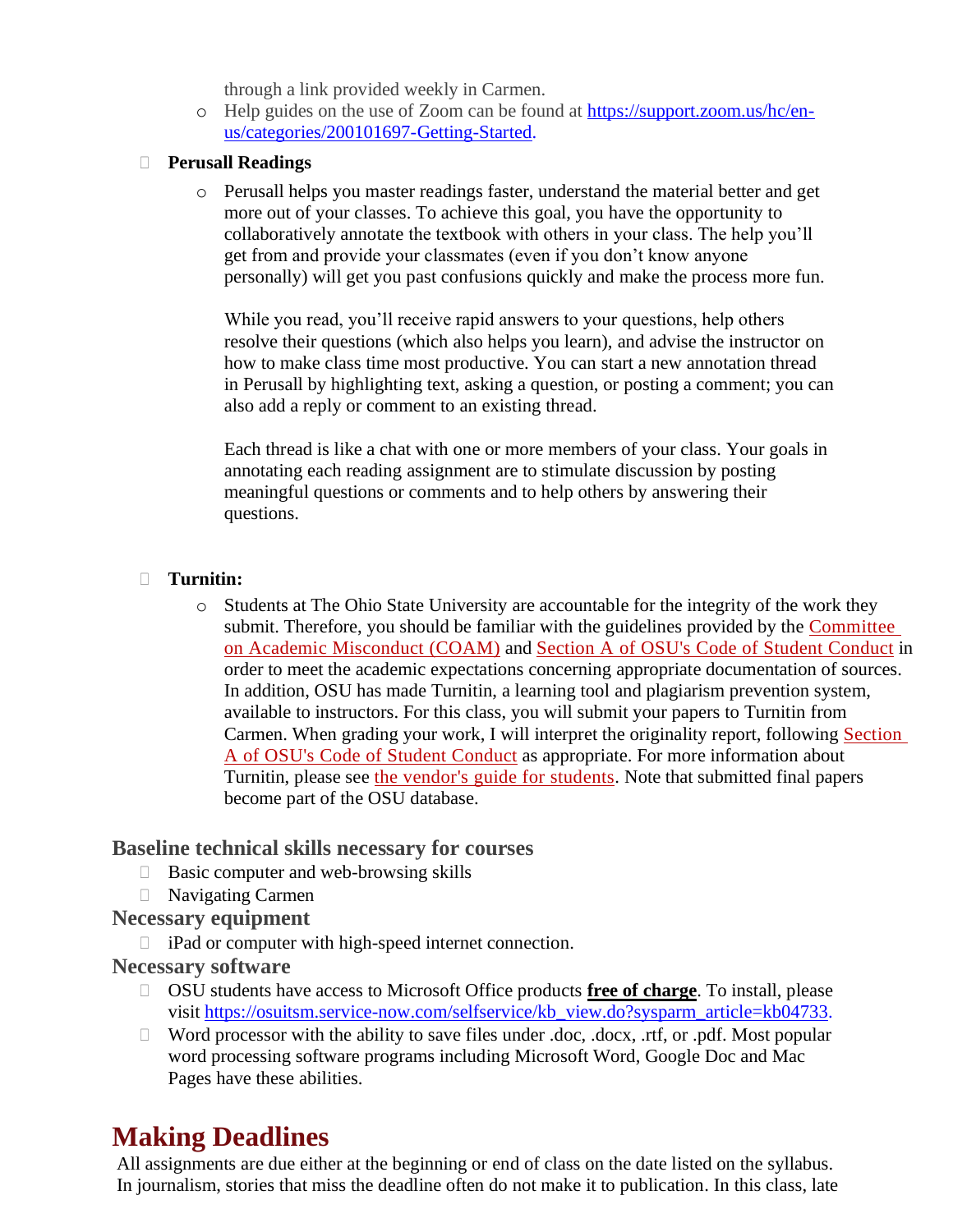assignments will not be graded. Assignments will be submitted to Carmen. This course, like journalism as a whole, relies heavily on access to computers, specific software and the Internet.

### **Computer: Friend or Foe?**

At some point during the semester you will likely have a problem with technology. Your laptop will crash; your iPad battery will die; a recording you make will disappear; you will accidentally delete a file; the wireless will go down at a crucial time.

These, however, are inevitabilities of life, not emergencies. Technology problems are not excuses for unfinished or late work. Bad things may happen, but you can protect yourself by doing the following:

- Plan ahead: A deadline is the last minute to turn in material. You can start—and finish—early, particularly if challenging resources are required, or you know it will be time consuming to finish the assignment.
- Save work early and often: Think how much work you do in 10 minutes. I autosave every two minutes.
- Make regular backups of files in a different location: Between Box, Google Drive, Dropbox and iCloud, you have ample places to store and back up your materials. Use them.

## **Assignments and Faculty Engagement**

### **Grades**

| <b>Assignment or category</b>                                                     | <b>Points and Percent</b> |
|-----------------------------------------------------------------------------------|---------------------------|
| Assessments (Syllabus and 12 weekly assessments.<br>Lowest 1 assessment dropped). | 120/12%                   |
| Discussion Posts (4 $\omega$ 50 points, 1 $\omega$ 30 points)                     | 230/23%                   |
| Our Code of Ethics                                                                | 200/20%                   |
| Film Challenge $(5 \otimes 30 \text{ points each})$                               | 150/15%                   |
| You Be the Justice (Part 1 and 2)                                                 | 200/20%                   |
| Final Exam                                                                        | 100/10%                   |
| <b>Total</b>                                                                      | 1000/100%                 |

*These points tallied together will give you your final grade of the following (100-93=A; 92-90=A-; 89-88 B+; 87- 82=B; 81-80=B-; 79-78=C+; 77-72=C; 71-70=C-; 69-60=D; 59 and below=E). I am not able to negotiate grades, either during or after the semester.*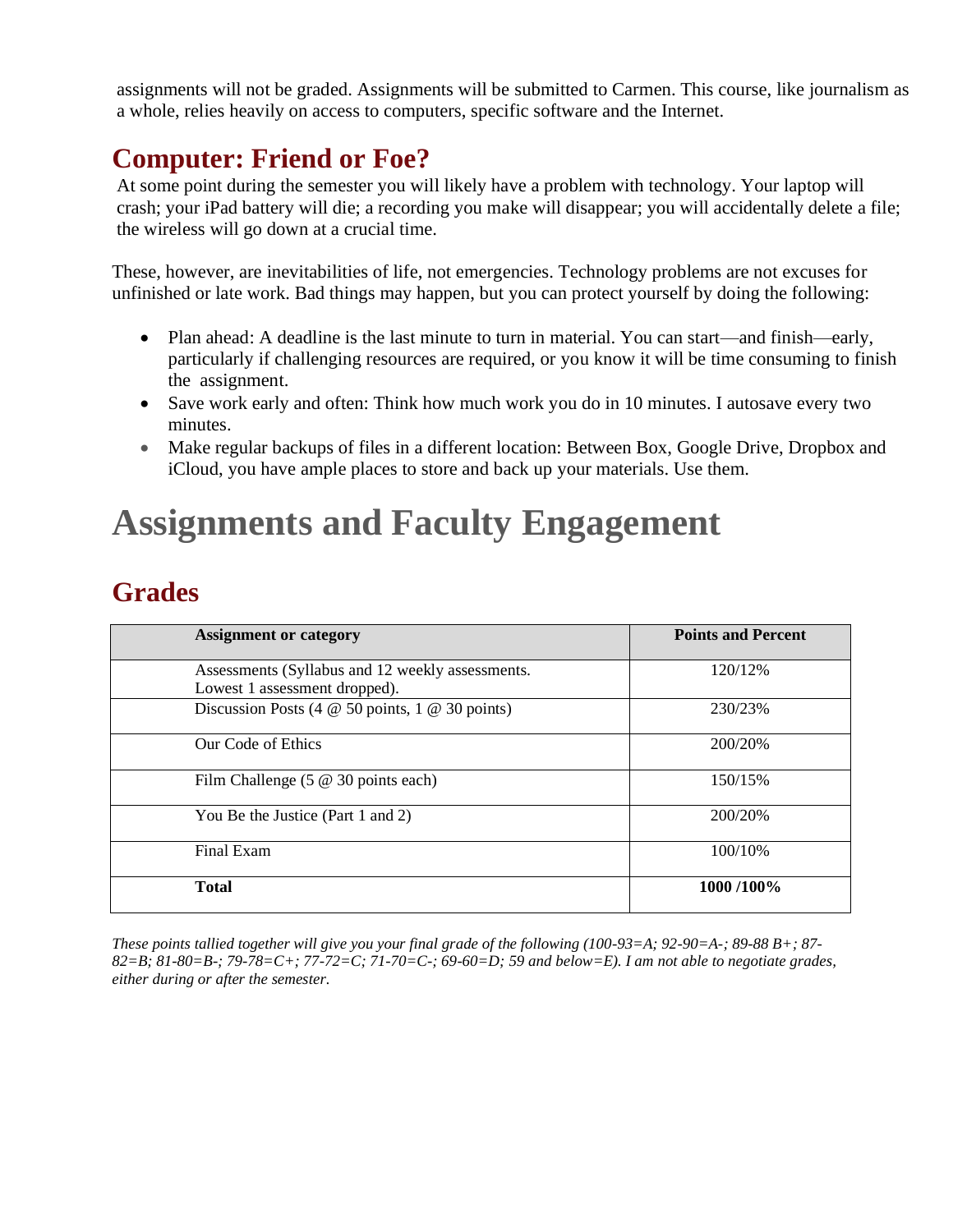### **Assignment Guide**

#### **Assessments (120 points)**

In the first week, you will become acquainted with the syllabus, including our course policies. The syllabus quiz will measure what you have learned and ensure you have gained the necessary knowledge to complete the course. Twelve times in the semester we will assess your absorption and understanding of the material with a 10-point assessment quiz in Carmen. The questions will relate to readings and lecture videos and gauge your understanding and application of key concepts. **Discussion Posts (230 points)**

Five times this semester students will be asked to contribute to a discussion about our module readings and reflect on the significant topics that resonated with you. You will be asked to write a discussion post on the topic and then respond to classmates.

#### **Film Challenges (150 points)**

This semester we will have five FILM CHALLENGES, where we watch a journalism-related film and evaluate a key journalistic issue through its lens. Themes will include the press's government watchdog role, libel, access to information, media manipulation and investigative reporting.

**Major Assignments Our Code of Ethics (200 points)**

As part of the Spring 2021 Ethics Circle, we developed a draft of the new College Journalist Code of Ethics. These are suggestions based on interviews with students and real-life examples that further refine the ethical applications student journalists may use in their pursuit of campus coverage.

Your team has been assigned one section of the College Journalist Code of Ethics. As a group, discuss the Code and answer the question of why it is important for journalists to be ethical and why it is important to establish a Code of Ethics.

Each team member will select ONE ethical criterion from your assigned section of the code, and identify and write a 500-word narrative from a real-life example of one of these recommendations.

You must ensure there is NO duplication of narratives among group members.

Each student will develop at least three recommendations for additional ethical considerations that should be added to the code, one of which can be a modification of a current ethical consideration in the Code. Include:

- an explanation of the issue.
- why it is significant to collegiate journalists.
- how it will make news coverage more ethical.

You may do some internet research, but you are also required to contact at least one expert from this list of sources:

- student journalist
- professional journalist
- student media adviser
- journalism professor with ethics expertise
- Student Press Law Center
- Poynter Institute

Join together as a team on Zoom and record a conversation discussing and answering the following:

1. Which items on the Code stand out to your group as most important and why?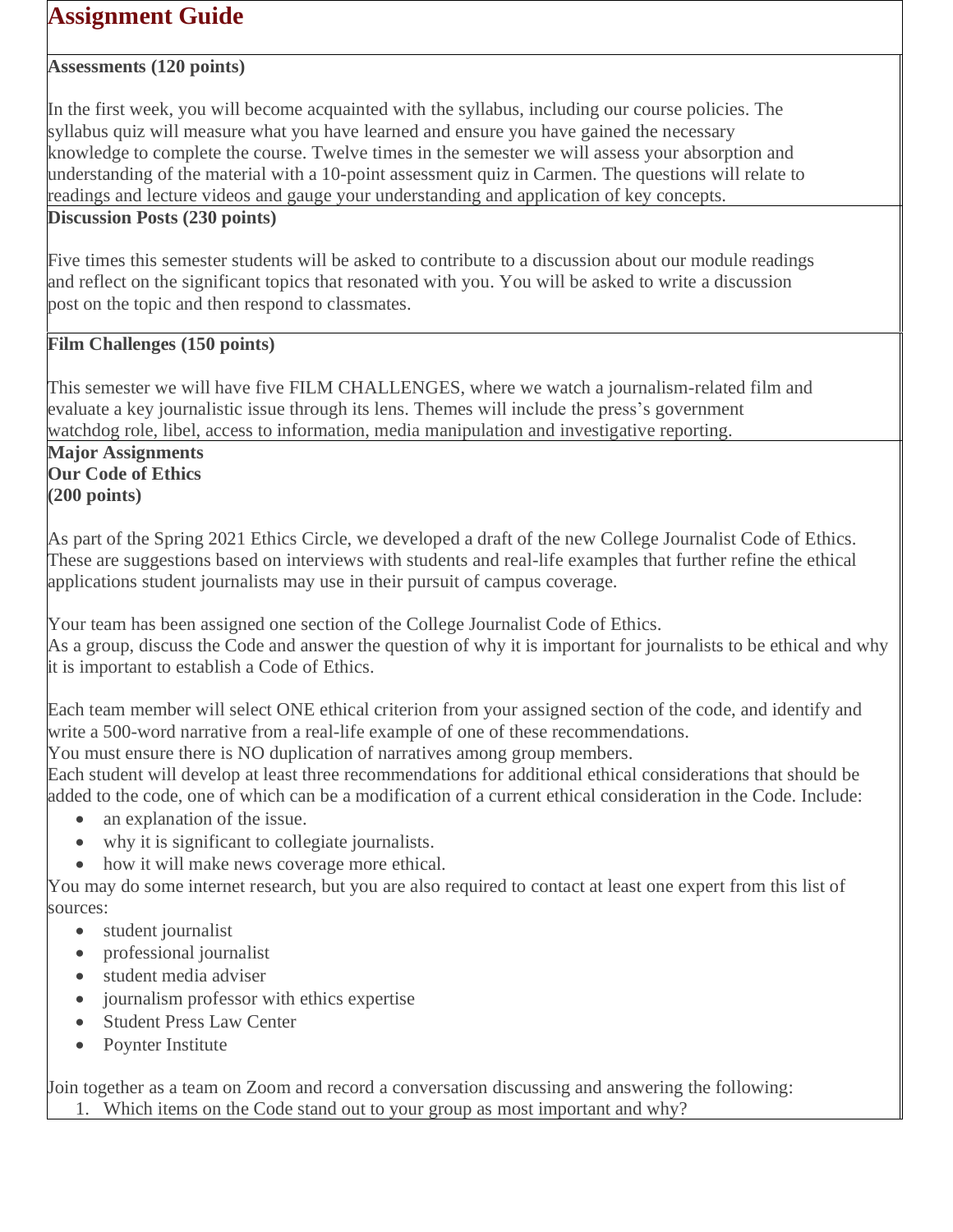- 2. Which items do you not understand, are a little confusing or need more clarification?
- Share the story of your narrative example.
- Discuss your suggestions for additions/modifications.
- Discuss your overall view of the code and how it might impact coverage and source relationships on Ohio State's campus.Create a video of your group discussing these points. Total timing of the video should be about 3 minutes for each person speaking in the video (3 people = 9 minutes; 4 people = 12 minutes; 5  $people = 15$  minutes).

#### **You Be the Justice**

#### **Part 1 (100 points)**

This assignment will provide you the opportunity to actually embody a member of the Supreme Court of the United States and share with us how and why they made a legal decision in a fabricated [court case.](https://osu.instructure.com/courses/82576/pages/sample-cases-you-be-the-justice) These cases are based on real events but HAVE NOT been considered at the Supreme Court level.

"You Be the Justice" lets each student become a Supreme Court justice from pre-selected cases in two different ways.

Become your justice and join with other justices to record a video on Zoom in character discussing your case and rendering your decision to affirm precedent, modify precedent or revise precedent.

#### **Part 2 (100 points)**

Submit a written "decision" that either supports the majority opinion or justifies your dissent.

#### **Final (100 points)**

Cumulative of all the cases and ethical theories we cover in our weekly assessments and discuss in class. It will entail 60 questions and be taken on Carmen.

*All assignments are explained fully inside the weekly Carmen modules.*

# **Additional information**

### **Extra Credit**

Everyone will have the opportunity to earn extra credit by doing research related to key legal cases inside each module. Throughout the semester you may also attend events and meetings for Scarlet and Grey Sports Radio, Society of Professional Journalists and the Sports and Society Initiative for extra credit, up to 20 points. All extra credit will be reported in Carmen. The deadline for completion and reporting to me all of the extra credit is in Carmen.

### **Syllabus**

This syllabus is an agreement between the instructor and the student. The instructor reserves the right to make changes to the syllabus as deemed necessary. By staying enrolled in this class, the student agrees to abide by the policies described herein.

Every effort has been made to create a syllabus that is as comprehensive and accurate as possible, but each class is a living entity and changes may arise. Please know I will notify you by email and in our next class session as soon as any syllabus change may arise.

### **Resources**

During the course of this class and throughout your university career, you may find the following helpful:

• **The Writing Center.** This may be the last time in your life that you have easily accessible, free help available for your writing skills—use it. Being a good writer will give you an advantage in every walk of life, and if you are a Communication major, it is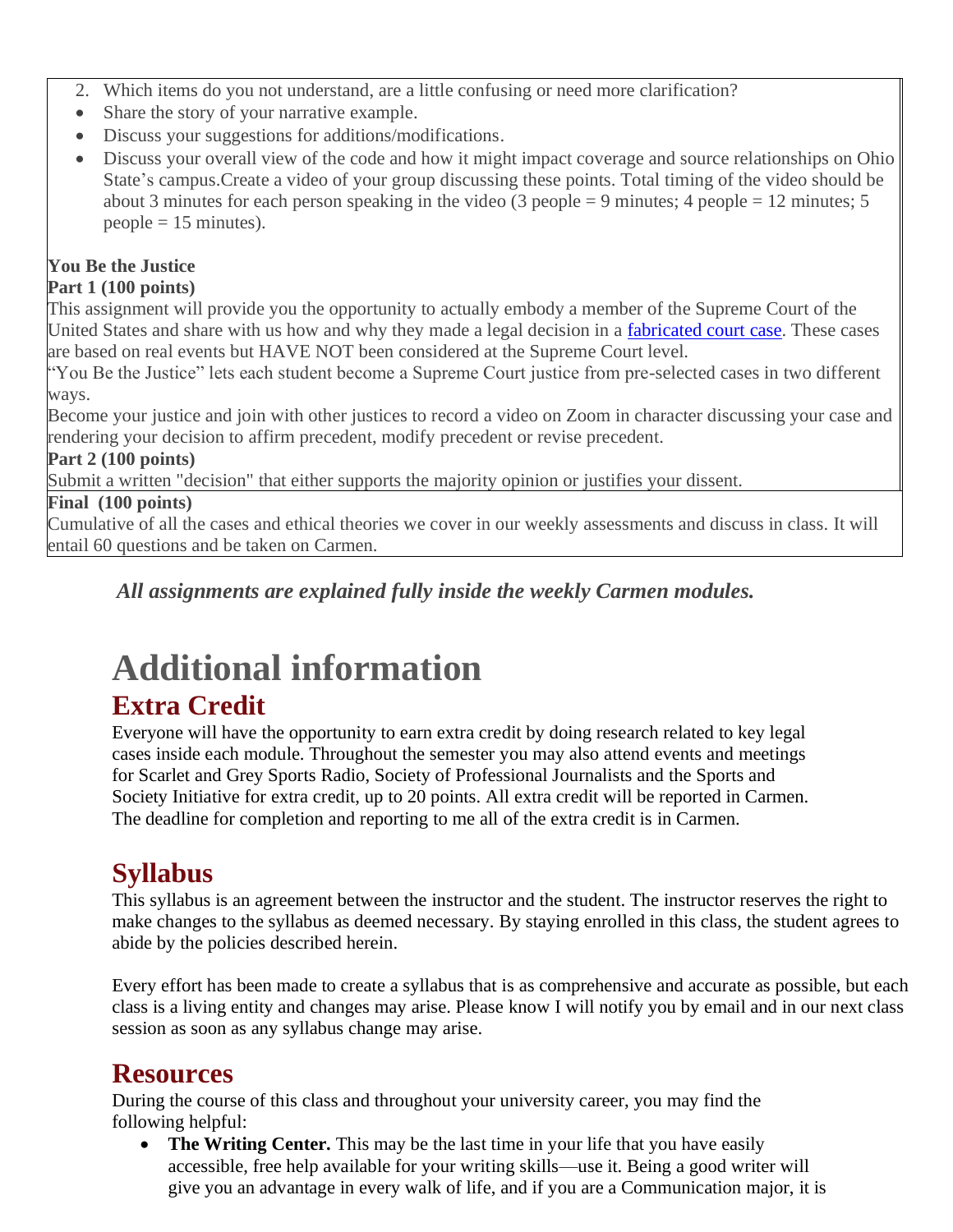expected. Visit<https://cstw.osu.edu/our-programs/writing-center> to learn more or to schedule an appointment.

• **Strunk & White's "The Elements of Style**." If you are uncertain of what constitutes good writing, this classic book is very straightforward and extremely helpful. The advice and direction offered in this book apply to writing in all fields. Find it at the campus bookstore, or at a used bookstore for cheap.

### **Attendance and Make-Up Policy**

Only students enrolled in this section are permitted to attend class. Attendance (both physical and mental) is key to your success in this class. Your grade is largely contingent on your presence and participation in class. Listen, take notes, and ask questions. Much of the material presented in lecture is not found in your readings. If you miss class for whatever reason, it is your responsibility to obtain notes from a classmate; the instructor will not provide notes in any circumstance. If you miss class, you will not be able to make up any in-class work or extra credit opportunities.

### **Gentle Reminders**

At the end of every week, Nicole will send via Slack a "Gentle Reminder" to look ahead at assignments and goals coming in the next week. Reading your Gentle Reminder is required and items in there may be included on weekly assessments.

### **What's in a Name?**

Communicating clearly with each other is important. Please help me by letting me know how to pronounce your name, or what different name you use. Please also let me know your pronouns.

My name is Nicole, and I welcome you to call me that. Let's avoid using the interjection "hey" in messaging, as some of your faculty will likely find it a bit unprofessional.

There has been, since the Wall Street Journal column on Dr. Jill Biden, much discussion about the use of titles.

You can always be safe calling your faculty professor, as in "I am Prof. Kraft." The term Doctor (Dr.) is for professors who have a Ph.D. Ed.D. (or the equivalent). So, if you would prefer to address me with a title, it would be Dr. Kraft, since I have an Ed.D.

Mr., Mrs. and Ms. are often not used in college, although they were likely expected of you in high  $K-12$ .

### **Faculty feedback and response time**

I am providing the following list to give you an idea of my intended availability throughout the course. (Remember that you can call **614-688-HELP** at any time if you have a technical problem.)

#### **Grading and feedback**

For weekly assignments, you can generally expect feedback within **two days**. For major assignments, feedback will come in **no more than three days**.

#### **Slack**

This course uses an app called Slack to communicate inside and outside of class and it will, for all intents and purposes, replace class email. Slack is fundamentally an instant messaging and collaboration system in which "channels" are used to separate communities and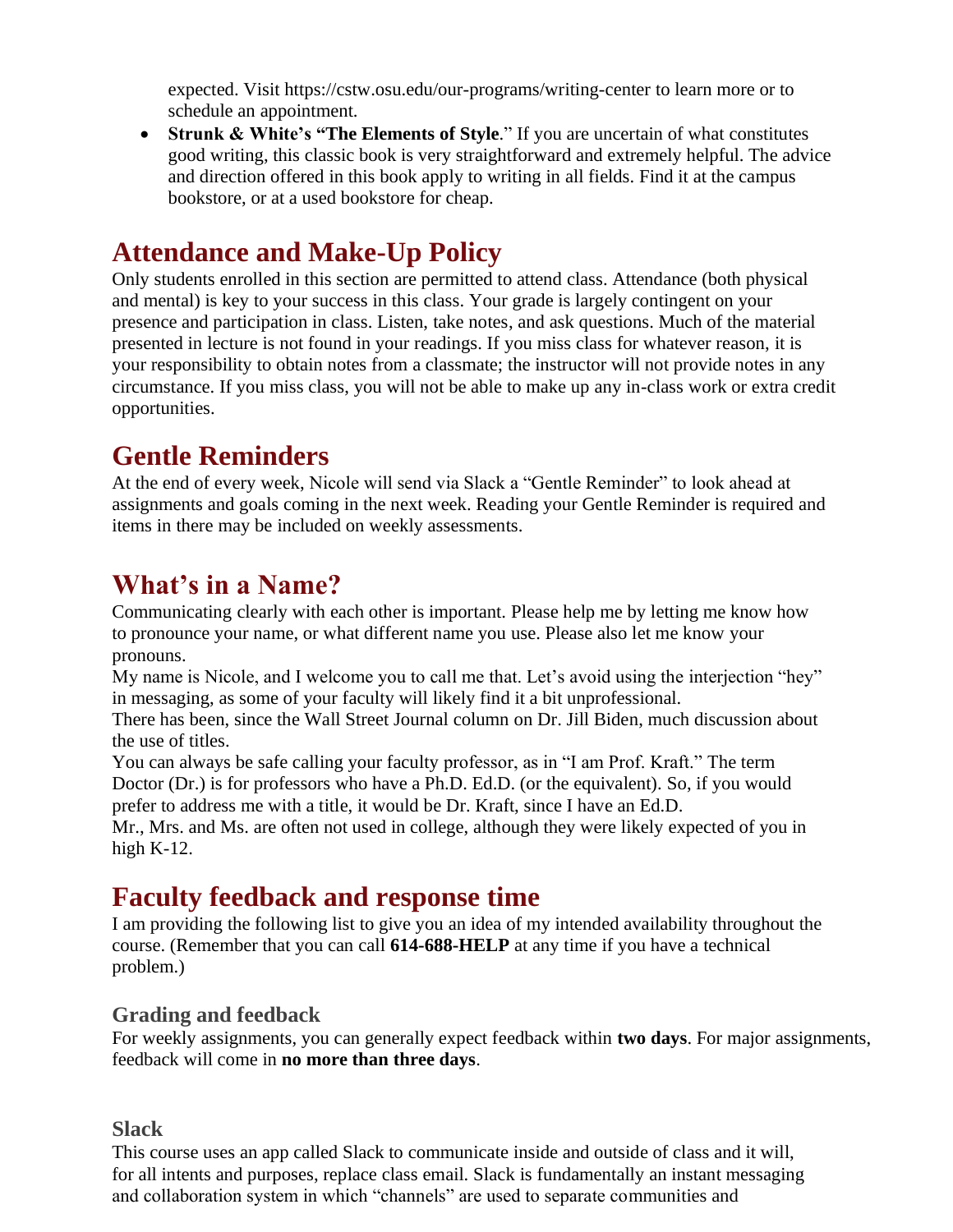discussions. We can also have private, one-on-one conversations through Slack by sending a direct message. I will respond to comments on Slack consistently between the hours of 9 a.m. and 8 p.m. weekdays, except while I am in class. All students have been invited to the class Slack and are encouraged to sign-up and accept ASAP. I am also happy to meet with you by appointment, or for coffee or lunch. Please reach out so I can get to know you and your class needs better!

#### **Lunch Anyone?**

Arts & Sciences has a program called ["Take Your Professor to Lunch,](https://artsandsciences.osu.edu/academics/current-students/get-involved/prof2lunch#:~:text=Yes%2C%20a%20student%20group%20of,as%20part%20of%20a%20group.)" and I would LOVE to have lunch with you! This program is student initiated with an undergraduate student inviting a College of Arts and Sciences teacher to lunch. Meal cards are limited and distributed firstcome, first-served.

### **Discussion and communication guidelines**

The following are my expectations for how we should communicate as a class. Above all, please remember to be respectful and thoughtful.

**Tone and civility**: Let's maintain a supportive learning community where everyone feels safe and where people can disagree amicably. Remember that sarcasm doesn't always come across online and is not always appreciated in person. Nicole and Asia both work very hard to provide a positive learning experience. Please keep this in mind and remain civilized and respectful in your class communications.

### **Attendance**

#### **Student participation requirements**

We have a lot of material to learn in a short period of time. It is important that you attend all of our class sessions. All of the material is available on Carmen at the beginning of the semester. Readings and videos must be viewed before our live class session so we can work on active learning experiences.

Because this course requires elements of distance education, your attendance is partly based on your activity and participation. The following is a summary of everyone's expected participation:

#### **Readings and lectures**:

- There will be readings and lecture videos every week that should be viewed BEFORE class on Wednesday. Also before class, please take the assessment quiz.
- **Weekly assignments**
	- o We will have activities (participation) and/or assignments due (for points) in most classes.
- **Kraft Comm Classes Open Office**: We are available to help you to learn, understand and grow as individuals. If your question is something that you believe may be of interest to others in the class, please post to the #comm3404 channel in Slack. Office hours are digital via Carmen Zoom and in person.

### **Optimal Learning Experience**

Students from previous distance learning and hybrid courses have provided their insights on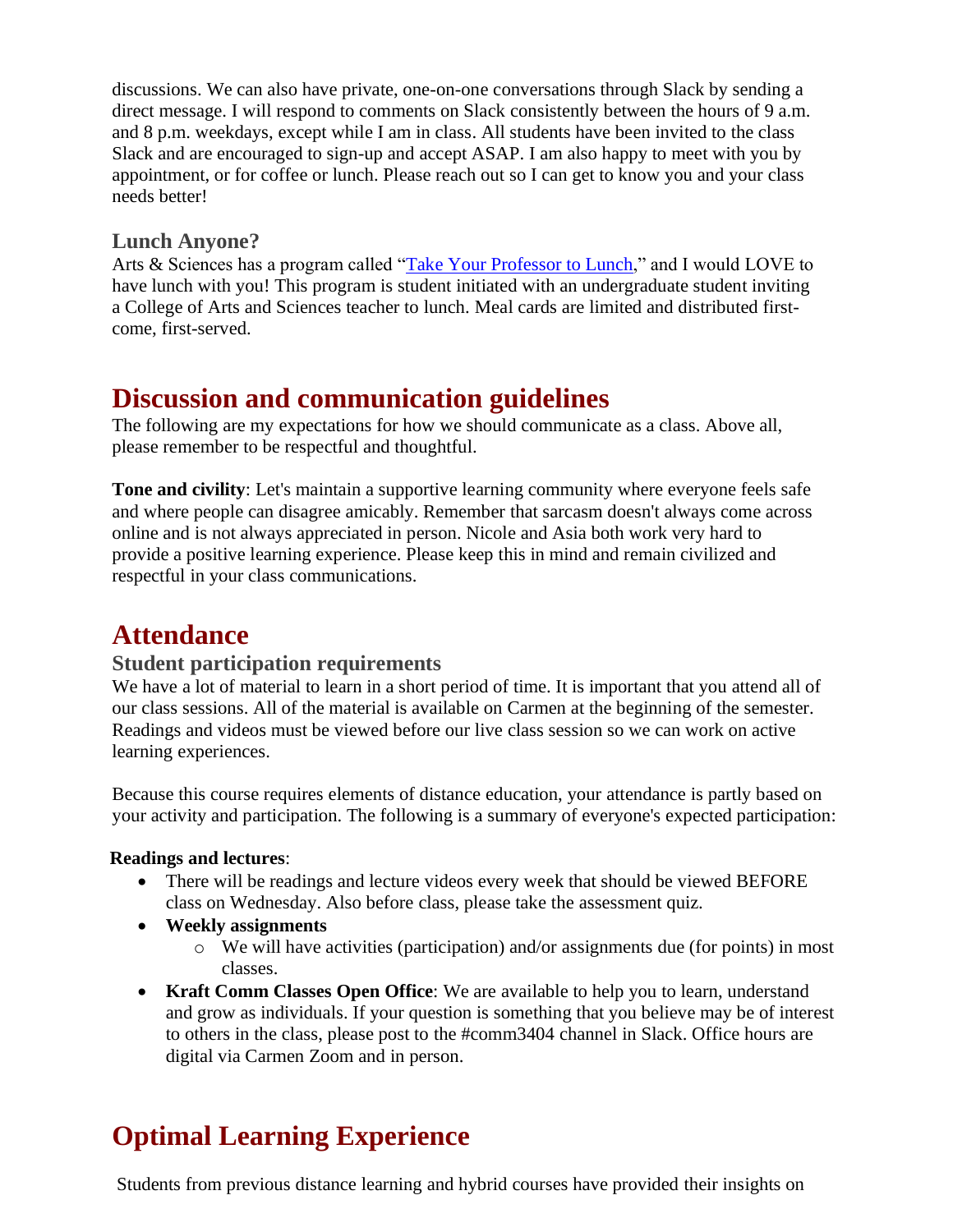how to improve the learning experience and optimize outcomes. Here are a few tips from previous students to encourage your success in this hybrid course:

- Students kept up with the schedule and assignment due dates.
- Students did their best to have access to a reliable internet connection or let their instructor know of any challenges.
- Students had access to at least one reliable device and a backup plan in case of a technological issue.
- Students have made plans to back up work. OSU provides free access to data storage through [Microsoft One Drive.](https://office365.osu.edu/)
- Students reported that completing assigned readings before class helped prepare them to follow along with lectures and participate in discussions.
- Students scheduled time to complete activities at a steady pace during the week. Keeping a schedule prevented a last-minute rush and kept the workload manageable.
- Students approached the material by thinking about the connections between readings, lectures, assignments AND the real world.

### **Student Academic Services**

Arts and Sciences Advising and Academic Services' website provides support for student academic success. Information on advising issues such as tutoring, transfer credits and academic standing, and contact information for Arts and Sciences advisers can be obtained through this website: [http://advising.osu.edu/welcome.shtml.](http://advising.osu.edu/welcome.shtml)

### **Student Services**

The Student Service Center assists with financial aid matters, tuition and fee payments. Please see their site: [http://ssc.osu.edu.](http://ssc.osu.edu/)

### **Copyright Disclaimer**

The materials used in connection with this course may be subject to copyright protection and are only for the use of students officially enrolled in the course for the educational purposes associated with the course. Copyright law must be considered before copying, retaining, or disseminating materials outside of the course.

### **Managing Stress**

College can be a stressful time, and I am always here to help you—in this class and beyond. If, however, you feel you need more support, I encourage you to reach out to the Student Advocacy Center at 614.292.1111. They will always work with professors on your behalf.

### **Student Health**

Keeping students healthy and preventing the spread of illness is important to The Ohio State University and to me. Students are encouraged to stay home if they are sick and may be asked to leave class if they are coughing/sneezing. Students who are sick and cannot attend class must contact me *BEFORE class* to receive any class materials and turn in assignments via the drop box or email. If you do not notify me, your assignment will not be accepted.

#### **Student illness or absence**

In the event you must quarantine because of exposure to someone diagnosed with COVID-19 OR you are feeling too ill with COVID-19 or another illness to join a class you will still be able to make progress in the course. Please contact your instructor as soon as you are able prior to the next class meeting, as some accommodations may require extra setup or planning. The quarantine plan for this course is to join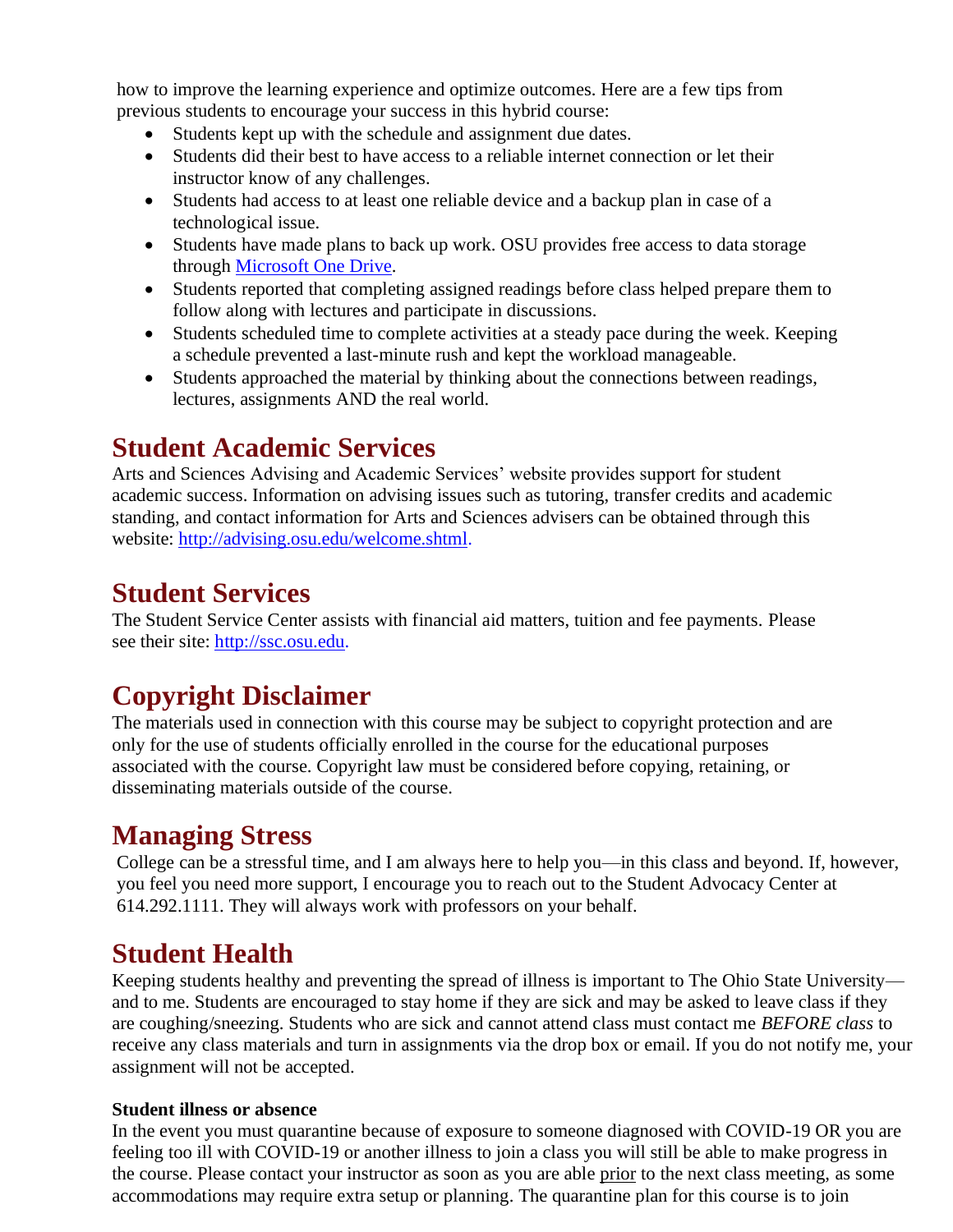remotely via Zoom. At least 1 hour advance notice is necessary for device and room setup. Extensions may be arranged if you contact us BEFORE assignments are due.

#### **Instructor illness or absence**

If the *instructor* is quarantined or is experiencing respiratory symptoms but is well enough to teach, the inperson sessions will be moved online to Zoom. You will be notified via email no later than one hour before class.

If the *instructor* is too ill to teach the course for a period of time, the designated backup for this course will step in. You will be notified via email from the School of Communication.

#### **Campus closure**

Should The Ohio State University Main Campus move to full online instruction due to closure, please wait for your instructor to message directions on Slack for the next session. Our in-person classes will be moved to Zoom and links to the meetings will be provided.

### **Diversity**

The School of Communication at The Ohio State University embraces and maintains an environment that respects diverse traditions, heritages, experiences and people. Our commitment to diversity moves beyond mere tolerance to recognizing, understanding and welcoming the contributions of diverse groups and the value group members possess as individuals. In our School, the faculty, students and staff are dedicated to building a tradition of diversity with principles of equal opportunity, personal respect and the intellectual interests of those who comprise diverse cultures.

### **Title IX**

Title IX makes it clear that violence and harassment based on sex and gender are Civil Rights offenses subject to the same kinds of accountability and the same kinds of support applied to offenses against other protected categories (e.g. race). If you or someone you know has been sexually harassed or assaulted, you may find the appropriate resources at [http://titleix.osu.edu](http://titleix.osu.edu/) or by contacting the Ohio State Title IX Coordinator, Kellie Brennan, at [titleix@osu.edu](mailto:titleix@osu.edu)

### **Mental Health**

As a student, you may experience a range of issues that can cause barriers to learning, such as strained relationships, increased anxiety, alcohol/drug problems, feeling down, difficulty concentrating and/or lack of motivation. These mental health concerns or stressful events may lead to diminished academic performance or reduce a student's ability to participate in daily activities. The Ohio State University offers services to assist you with addressing these and other concerns you may be experiencing. If you or someone you know is suffering from any of the aforementioned conditions, you can learn more about the broad range of confidential mental health services available on campus via the Office of Student Life's Counseling and Consultation Service (CCS) by visiting<https://ccs.osu.edu/> or calling 614-292-5766. CCS is located on the 4th Floor of the Younkin Success Center and the 10th Floor of Lincoln Tower. You can reach an on-call counselor when CCS is closed at 614-292-5766 and 24-hour emergency help is also available through the 24/7 National Suicide Prevention Hotline at 1-800-273-TALK or at [suicidepreventionlifeline.org.](https://suicidepreventionlifeline.org/)

### **Academic integrity policy**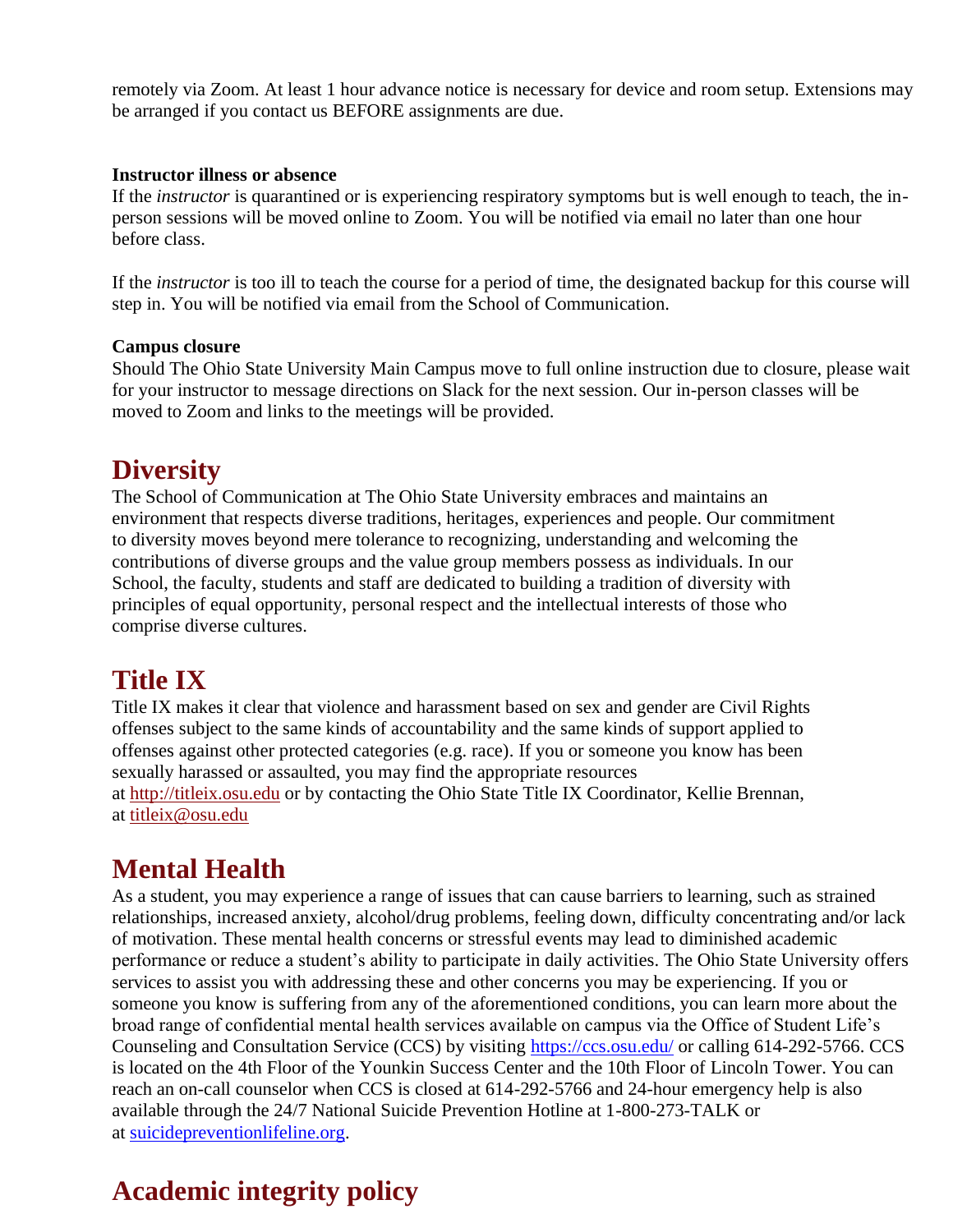#### **Policies for this course**

- **Written assignments**: Your written assignments, including discussion posts, should be your own original work. In formal assignments, you should follow **AP** style to cite the ideas and words of your research sources. You are encouraged to ask a trusted person to proofread your assignments before you turn them in—but no one else should revise or rewrite your work.
- **Reusing past work**: In general, you are prohibited in university courses from turning in work from a past class to your current class, even if you modify it. If you want to build on past research or revisit a topic you've explored in previous courses, please discuss the situation with me.

#### **Academic Misconduct**

It is the responsibility of the Committee on Academic Misconduct to investigate or establish procedures for the investigation of all reported cases of student academic misconduct. The term "academic misconduct" includes all forms of student academic misconduct wherever committed; illustrated by, but not limited to, cases of plagiarism and dishonest practices in connection with examinations. Instructors shall report all instances of alleged academic misconduct to the committee (Faculty Rule 3335-5-487). For additional information, see the Code of Student Conduct [http://studentlife.osu.edu/csc/.](http://studentlife.osu.edu/csc/)

### **Accessibility accommodations for students with disabilities**

**The university strives to make all learning experiences as accessible as possible. In light of the current pandemic, students seeking to request COVID-related accommodations may do so through the university's [request](https://slds.osu.edu/covid-19-info/covid-related-accommodation-requests/)  [process,](https://slds.osu.edu/covid-19-info/covid-related-accommodation-requests/) managed by Student Life Disability Services. If you anticipate or experience academic barriers based on your disability (including mental health, chronic, or temporary medical conditions), please let me know immediately so that we can privately discuss options. To establish reasonable accommodations, I may request that you register with Student Life Disability Services. After registration, make arrangements with me as soon as possible to discuss your accommodations so that they may be implemented in a timely fashion. SLDS contact information: [slds@osu.edu;](mailto:slds@osu.edu) 614-292- 3307; [slds.osu.edu;](https://slds.osu.edu/) 098 Baker Hall, 113 W. 12th Ave.**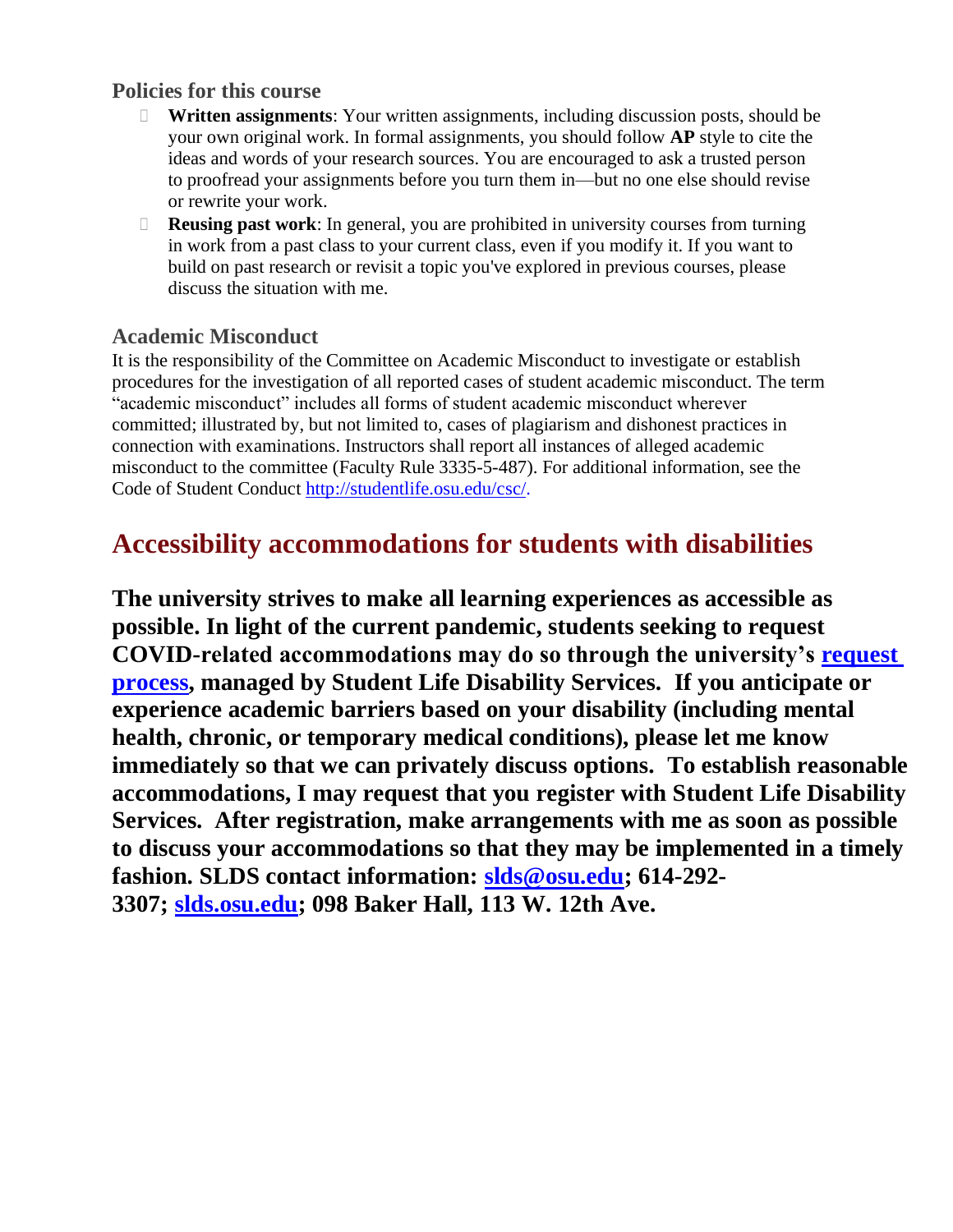# **COVID-specific policies**

Please note that these policies may be updated to reflect changes in the epidemic, changes in our understanding of the disease and changing University, local, state and federal recommendations/mandates.

### **Vaccination**

The COVID-19 vaccine is the single best way to protect yourself and others from the disease. Widespread vaccination also offers us our best chance of ending the pandemic and getting back to a pre-pandemic lifestyle. If you haven't already, please get vaccinated. It is safe, effective and [free.](https://safeandhealthy.osu.edu/get-vaccinated)

### **Masks and social distancing**

The university requires that everyone on campus wears masks indoors (for more information, see [https://safeandhealthy.osu.edu/\)](https://safeandhealthy.osu.edu/). Wearing a mask that covers your mouth and nose is important because it can help slow the spread of COVID-19. There are several reasons to do this, even if you are vaccinated. First, the "Omicron variant," which is highly contagious, has caused a huge increase in cases recently. Second, even if you are vaccinated, there have been many cases of "breakthrough" infection, where a vaccinated person becomes ill. These cases are much less severe than cases among unvaccinated individuals, but you still don't want to go through it if you don't have to. Finally, and most importantly, if you get COVID-19, you can spread it to other people, including young children and others who cannot take the vaccine. In short, masks help protect you and they help you protect other people.

Social distancing may also help slow the spread of COVID-19. Although classrooms are no longer configured to ensure that students can spread out, doing so may still be helpful if you have the opportunity.

### **Attendance**

Given the continued high prevalence of COVID-19, including breakthrough cases among vaccinated individuals, **students should not attend class if they are feeling sick**. It is very important that individuals avoid spreading the virus to others. Most students should be able to complete a successful semester despite illness-induced absence. If you are absent due to illness, including but not limited to COVID, I will give you a reasonable opportunity to make up missed work. **You do not need to provide a physician's document of illness, but you should advise me via Slack as soon as you are safely able to do so.** That said, your attendance is expected in class every day that you feel well. Since we only meet once a week, the time we spend in class is very important.

### **Other related resources**

**COVID-19 Accommodations:** The university strives to make all learning experiences as accessible as possible. In light of the current pandemic, students seeking to request COVID-related accommodations may do so through the university's [request process,](https://slds.osu.edu/covid-19-info/covid-related-accommodation-requests/) managed by Student Life Disability Services. If you anticipate or experience academic barriers based on your disability (including mental health, chronic, or temporary medical conditions), please let me know immediately so that we can privately discuss options. To establish reasonable accommodations, I may request that you register with Student Life Disability Services. After registration, make arrangements with me as soon as possible to discuss your accommodations so that they may be implemented in a timely fashion. **SLDS contact information:** [slds@osu.edu;](mailto:slds@osu.edu) 614-292-3307; [slds.osu.edu;](https://slds.osu.edu/) 098 Baker Hall, 113 W. 12th Ave.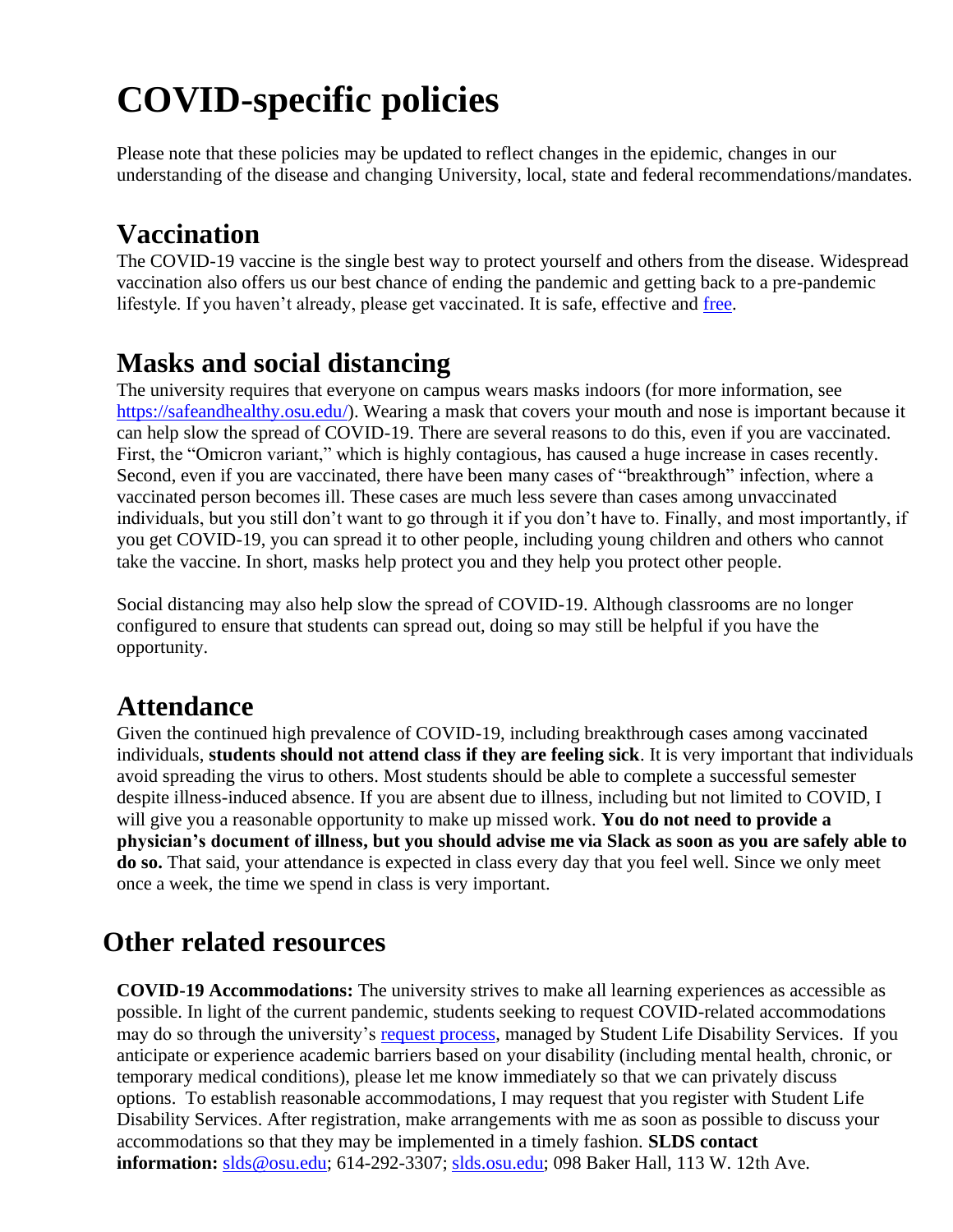**Food Security** [\(https://www.buckeyefoodalliance.org/,](https://www.buckeyefoodalliance.org/) 614-688-2508): The Ohio State University is committed to ensuring that all students have access to adequate and healthy food. Any undergraduate or graduate student with a BuckID may confidentially use the Buckeye Food Alliance food pantries. No proof of need is required. The pantry is located in Lincoln Tower, Suite 150 (1800 Cannon Drive, Columbus, OH 43210). Check the website or call for current hours.

#### **COVID-19 emergency financial assistance** [\(https://sfa.osu.edu/contact-us/consumer-disclosure/COVD-](https://sfa.osu.edu/contact-us/consumer-disclosure/COVD-19-aid)

[19-aid\)](https://sfa.osu.edu/contact-us/consumer-disclosure/COVD-19-aid): Ohio State has emergency grants available to aid students who are facing unexpected financial challenges related to the pandemic. Students may use the funds toward any component of the cost of attendance, or for emergency costs that arise as a result of the COVID-19 pandemic such as food, housing, tuition, health care (including mental health care) or child care. Please visit the website for more information.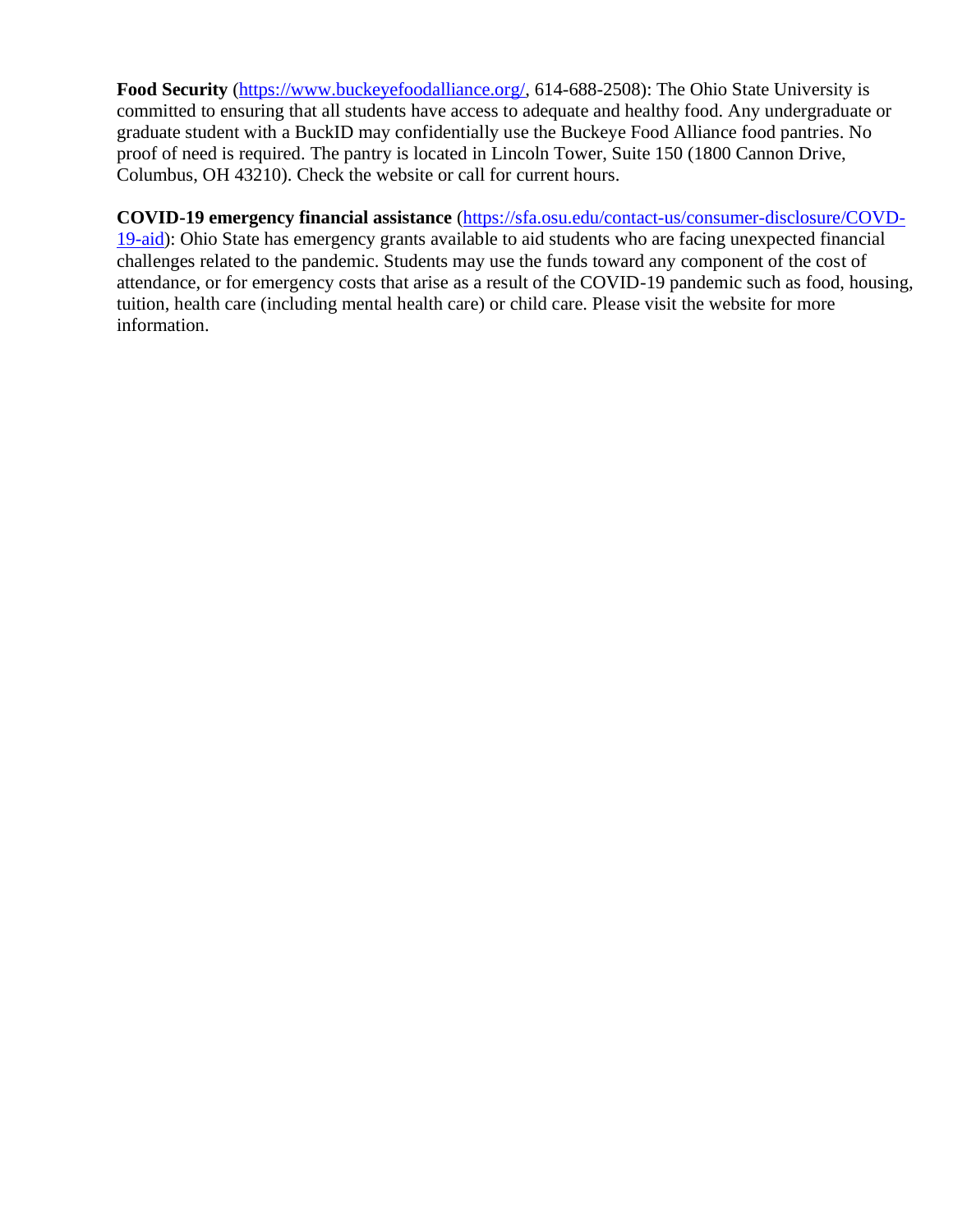### **Course Schedule**

*(subject to change)*

*Complete, accessible schedule is available each week in Carmen under MODULES*

| Week                  | <b>Topics</b>                                                                                                                               |
|-----------------------|---------------------------------------------------------------------------------------------------------------------------------------------|
| Week 1                | Learning outcomes for this session                                                                                                          |
| (Jan. 12)             | Understand what is covered by the First Amendment.<br>п                                                                                     |
|                       | Recognize modern challenges to the First Amendment.<br>٠                                                                                    |
| <b>MODULE 1:</b>      | See how the First Amendment applies to you.<br>٠                                                                                            |
| <b>Meet the First</b> | Understand how Media Law and Media Ethics shape journalism.<br>п                                                                            |
| <b>Amendment</b>      | Course roadmap                                                                                                                              |
|                       | Here's everything you need to do and remember THIS WEEK.                                                                                    |
|                       | <b>Resources to review:</b><br>п                                                                                                            |
| <b>Welcome to</b>     | Read the syllabus                                                                                                                           |
| #osumedialaw          | Do course readings                                                                                                                          |
|                       | Media Law and Ethics Chapter 1. Sources and Types of American Law (26-44)                                                                   |
|                       | Media Law and Ethics Chapter 2. The U.S. Legal System (45-82)                                                                               |
|                       | <b>Watch course videos</b>                                                                                                                  |
|                       | The First Amendment in Five Minutes (5:51)                                                                                                  |
|                       | Sources of Law (4:40)                                                                                                                       |
|                       | Assessment (due Sunday at 11:59 p.m.)<br>٠                                                                                                  |
|                       | <b>QUIZ: Syllabus and Course Policies</b>                                                                                                   |
|                       | Dialogue and Reflection (First post due Thursday at 11:59 p.m. Response due Sunday at 11:59                                                 |
|                       | p.m.<br>Discussion No. 1: Let's meet the legal scholar in you!                                                                              |
|                       | <b>Practice and Application (at home)</b>                                                                                                   |
|                       | Assignment No. 1: How well do you know the First Amendment?                                                                                 |
|                       |                                                                                                                                             |
| Week 2                | Learning outcomes for this session                                                                                                          |
| (Jan. 19)             | Understand what is covered by the First Amendment.                                                                                          |
|                       | Recognize modern challenges to the First Amendment.<br>٠                                                                                    |
| <b>First</b>          | See how the First Amendment applies to you.<br>٠                                                                                            |
| <b>Amendment</b>      | Understand how Media Law and Media Ethics shape journalism.<br>п                                                                            |
| Law                   | Course roadmap                                                                                                                              |
|                       | Here's everything you need to do and remember BEFORE the class.                                                                             |
|                       | Do course readings<br>٠                                                                                                                     |
|                       | Part 1 First Amendment (pages 28-53)<br>Part 2 First Amendment (pages 69-73)<br>٠                                                           |
|                       | Murder the media? (2 pages)                                                                                                                 |
|                       | <b>Watch course videos</b>                                                                                                                  |
|                       | The Watergate Scandal                                                                                                                       |
|                       | Media Institution: Crash Course in Government (8:45)                                                                                        |
|                       | Journalists Covering Protests Are Being Attacked By Police Across America (3:20)<br>٠                                                       |
|                       | Assessment (due at the start of class)<br>٠                                                                                                 |
|                       | <b>Court Case Assessment 1</b><br>٠                                                                                                         |
|                       | Here's everything you need to do THIS WEEK.                                                                                                 |
|                       | <b>Practice and Application (in class)</b>                                                                                                  |
|                       | Review how well you know the First Amendment                                                                                                |
|                       | In-Class Activity No. 1: The Role of the Fourth Estate                                                                                      |
|                       | <b>Practice and Application (at home)</b><br>Watch "All the President's Men" by accessing it through the Secured Media Library (Links to an |
|                       | external site.)                                                                                                                             |
|                       | Film Challenge No. 1: All the President's Men<br>٠                                                                                          |
|                       |                                                                                                                                             |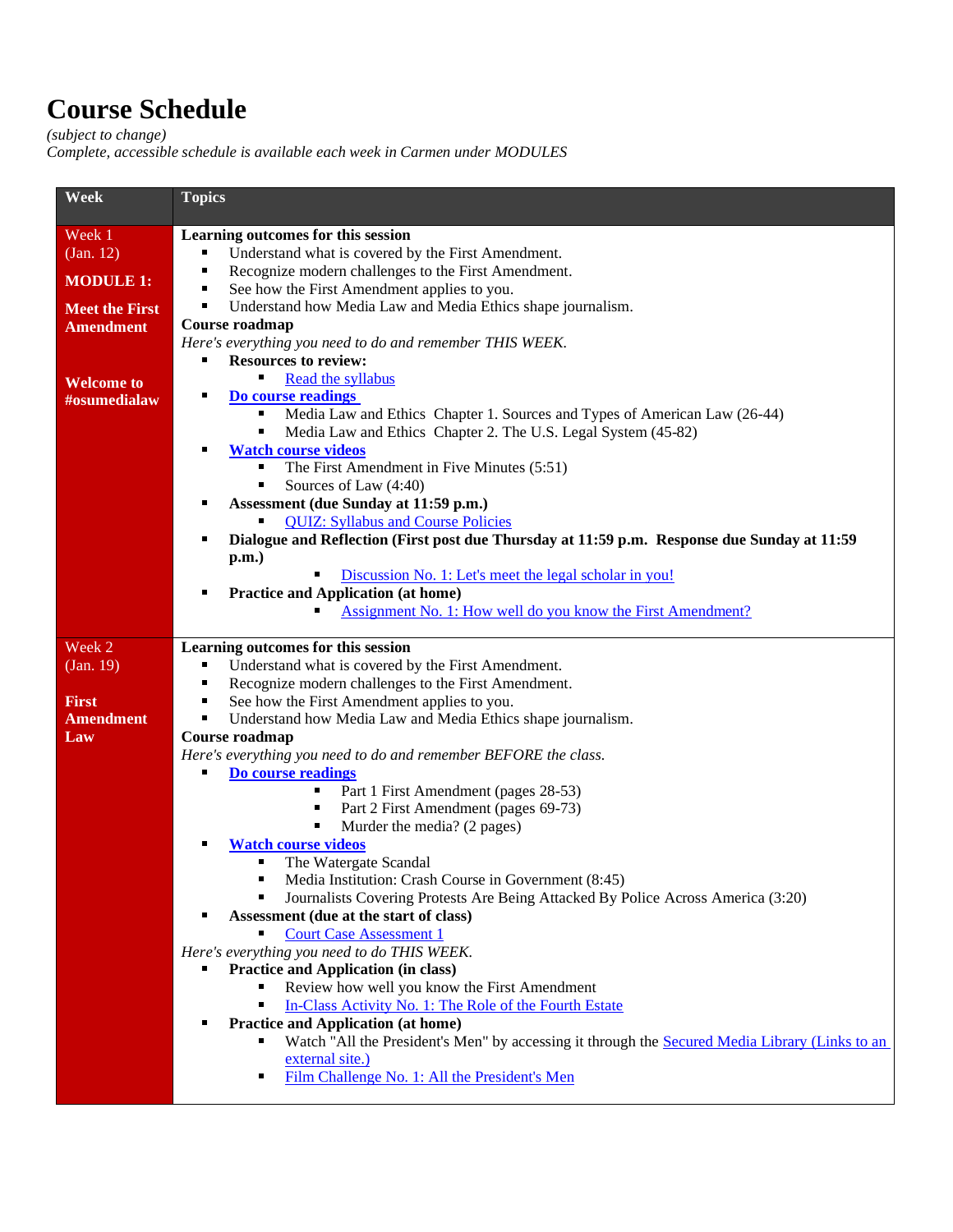| Week 3                 | Learning outcomes for this session                                                                                                                    |
|------------------------|-------------------------------------------------------------------------------------------------------------------------------------------------------|
| (Jan. 26)              | Understand the origins of the First Amendment and how it has been interpreted.                                                                        |
|                        | Be able to name and provide legal ramifications of key Supreme Court cases related to free speech and                                                 |
| <b>Speech and</b>      | free press.                                                                                                                                           |
| <b>Press Freedoms</b>  | Recognize censorship in modern-day form.                                                                                                              |
| in Theory and          | Identify and understand prior restraint of the press. Evaluate how those ethical decisions impact coverage<br>٠                                       |
| <b>Reality</b>         | and their effect on journalists and the public they serve.                                                                                            |
|                        | Course roadmap                                                                                                                                        |
|                        | Here's everything you need to do and remember BEFORE the class.                                                                                       |
|                        | Do course readings                                                                                                                                    |
|                        |                                                                                                                                                       |
|                        | Media Law and Ethics (Prior Restraint) - Pages 207-288                                                                                                |
|                        | Project Veritas v. New York Times Company (2 pages)                                                                                                   |
|                        | <b>Watch course videos</b>                                                                                                                            |
|                        | The Five Freedoms (7:52)<br>٠                                                                                                                         |
|                        | First Amendment Theories (3:40)<br>٠                                                                                                                  |
|                        | Students Condemn Free Speech (6:43)<br>٠                                                                                                              |
|                        | Silence U: is the University Killing Free Speech<br>٠                                                                                                 |
|                        | (13:31)                                                                                                                                               |
|                        | Assessment (due by start of class)<br>٠                                                                                                               |
|                        | <b>Court Case Assessment 2</b>                                                                                                                        |
|                        | Here's everything you need to do THIS WEEK.                                                                                                           |
|                        | <b>Practice and Application (in class)</b>                                                                                                            |
|                        | In-Class: When (if ever) should speech not be free?                                                                                                   |
|                        | Dialogue & Reflection                                                                                                                                 |
|                        | Discussion: Let's discuss Module 1 materials                                                                                                          |
|                        | What do you wish your professors knew?                                                                                                                |
|                        | <b>Practice and Application (at home)</b>                                                                                                             |
|                        | <b>At-Home Assignment (Practice): First Amendment Cases</b>                                                                                           |
|                        |                                                                                                                                                       |
| Week 4                 |                                                                                                                                                       |
| (Feb. 2)               | Learning outcomes for this session                                                                                                                    |
|                        | Understand how theory shapes media ethics.                                                                                                            |
| <b>MODULE 2:</b>       | Be able to apply theory in media decision making.                                                                                                     |
| <b>Talking About</b>   | Identify core skills and knowledge for first major assignment, Our Code of Ethics.<br>٠                                                               |
| <b>Ethics</b>          | Course roadmap                                                                                                                                        |
|                        | Here's everything you need to do and remember BEFORE the class.                                                                                       |
|                        | Do course readings                                                                                                                                    |
| <b>The Ethics of</b>   | Media Law and Ethics - Pages 144-206 (4. Ethical Dilemmas, Issues, and Concerns in Mass                                                               |
| <b>Media</b> in        | Communication)                                                                                                                                        |
| <b>Theory</b>          | SPJ Code of Ethics - Society of Professional Journalists                                                                                              |
|                        | Optional                                                                                                                                              |
|                        | Journalistic Ethics: The four principles and the impact they can have.                                                                                |
|                        | <b>Watch course videos</b><br>٠                                                                                                                       |
|                        | The Nature of Ethics (8:30)                                                                                                                           |
|                        | The 5 Core Values of Journalism (2:54)                                                                                                                |
|                        | Assessment (due by start of class)                                                                                                                    |
|                        | <b>Court Case Assessment No. 3</b>                                                                                                                    |
|                        | Here's everything you need to do THIS WEEK.                                                                                                           |
|                        | <b>Practice and Application (in class)</b>                                                                                                            |
|                        | Introduce OUR CODE OF ETHICS Assignment                                                                                                               |
|                        | In-class assignment: What is ethical?                                                                                                                 |
|                        | Work with team on understanding your ethical focus and researching the topics and the ethical                                                         |
|                        | foundation.                                                                                                                                           |
| Week 5                 | Learning outcomes for this session                                                                                                                    |
| (Feb. 9)               | Understanding how ethics shape ethical decisions.                                                                                                     |
|                        |                                                                                                                                                       |
| <b>Ethics of Media</b> | Being able to apply ethics to real journalistic scenarios and situations.                                                                             |
| in Reality             | Course roadmap                                                                                                                                        |
|                        | Here's everything you need to do and remember BEFORE the class.                                                                                       |
|                        | Do course readings<br>٠                                                                                                                               |
|                        | Craig: Journalism Ethics and Best Practices (15 pages)<br>٠                                                                                           |
|                        | The Ethical Issues of Social Media in Journalism (3 pages)<br>Rolling Stone to Pay \$1.65 Million to Fraternity Over Discredited Rape Story (5 pages) |
|                        | ٠                                                                                                                                                     |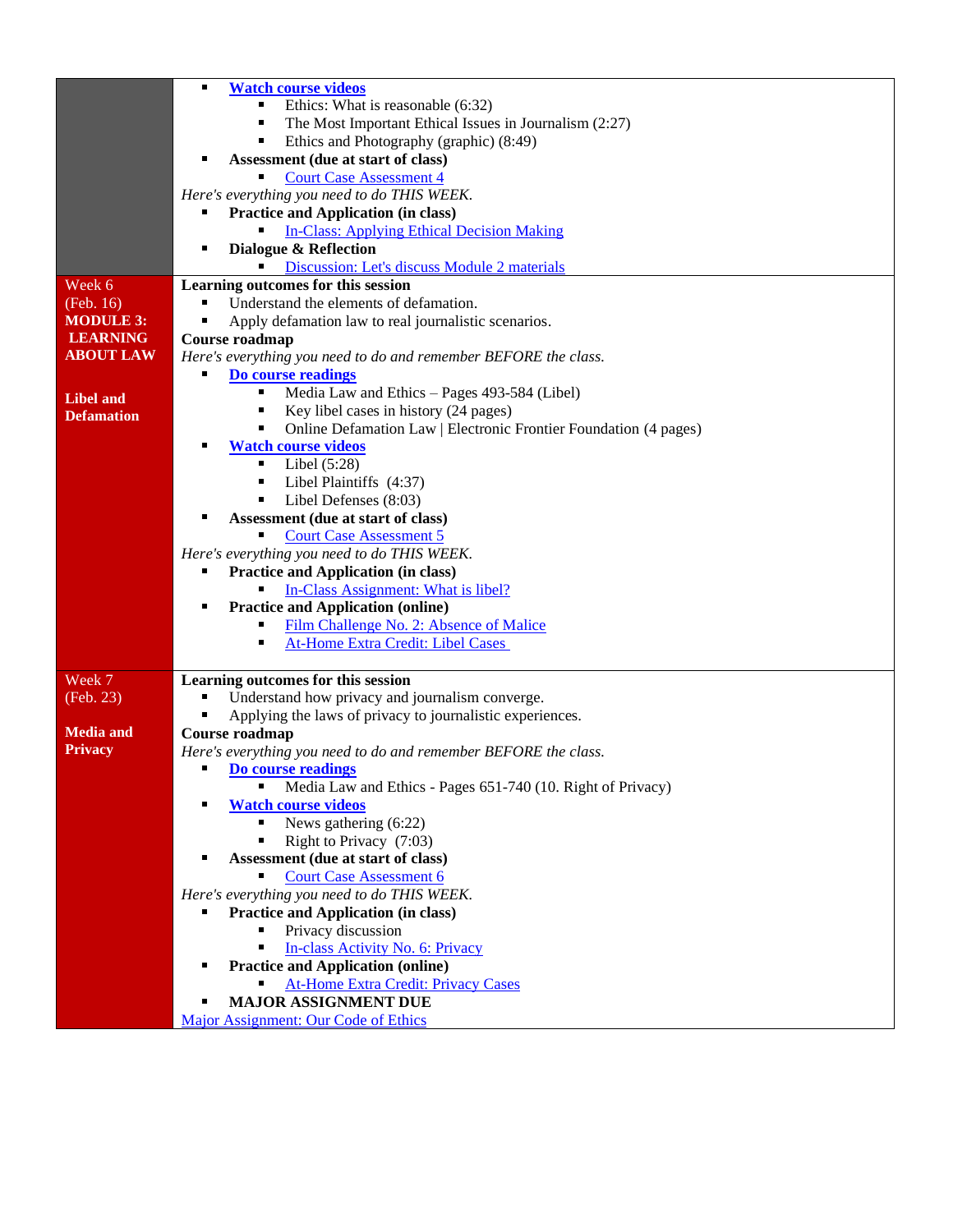| Week 8                                | Learning outcomes for this session                                                                 |  |
|---------------------------------------|----------------------------------------------------------------------------------------------------|--|
| (March 2)                             | Understand how broadcast media has different standards than other media.                           |  |
|                                       | How those standards have evolved over time.<br>٠                                                   |  |
| <b>Electronic</b>                     | How media law is the same and different when related to video images.<br>٠                         |  |
| Media-                                | Course roadmap                                                                                     |  |
| <b>Yesterday</b> and                  | Here's everything you need to do and remember BEFORE the class.                                    |  |
| <b>Today</b>                          | <b>Review this resource</b>                                                                        |  |
|                                       |                                                                                                    |  |
|                                       | Visit the FCC blog to see how the government is regulating technology.                             |  |
|                                       | Do course readings                                                                                 |  |
|                                       | Media Law and Ethics - Pages 413-492 (7. Electronic Mass Media and Telecommunications)             |  |
|                                       | Free speech or censorship? Social media litigation is a hot legal battleground (5 pages)           |  |
|                                       | Trolls, Bots and Fake News: The Mysterious World of Social Media Manipulation (10 pages)           |  |
|                                       | <b>Watch course videos</b>                                                                         |  |
|                                       | A brief history of television interviews – and why live TV helps those who lie and want to         |  |
|                                       | hide: Please read this article and watch embedded videos.                                          |  |
|                                       | Media Regulations (9:15)                                                                           |  |
|                                       | Electronic Media Profanity (7:58)<br>٠                                                             |  |
|                                       | Assessment (due at start of class)                                                                 |  |
|                                       | <b>Court Case Assessment 7</b>                                                                     |  |
|                                       | Here's everything you need to do THIS WEEK.                                                        |  |
|                                       | <b>Practice and Application (in class)</b>                                                         |  |
|                                       | Review key concepts from Our Code of Ethics.                                                       |  |
|                                       | Discussing broadcast and its special place in media.                                               |  |
|                                       | <b>Practice and Application (at home)</b>                                                          |  |
|                                       | Film Challenge No. 3: Good Night and Good Luck                                                     |  |
|                                       | At-Home Extra Credit: Understanding Digital and Broadcast Cases                                    |  |
| Week 9                                | Learning outcomes for this session                                                                 |  |
| (March 9)                             | Understand shield laws and how they may protect journalists.                                       |  |
|                                       | Identify the legal access all citizens have to public records and public meetings.                 |  |
| <b>Reporter's</b><br><b>Privilege</b> | Be able to use public record requests and the Freedom of Information Act to access public records. |  |
|                                       | Course roadmap                                                                                     |  |
|                                       | Here's everything you need to do and remember BEFORE the class.                                    |  |
|                                       | Do course readings                                                                                 |  |
|                                       | Media Law and Ethics - Pages 741-798 (11. Press and Public Access to the Judicial Processes,<br>٠  |  |
|                                       | Records, Places, and Meetings)                                                                     |  |
|                                       | <b>Watch course videos</b>                                                                         |  |
|                                       | Newsgathering and Access (3:56)                                                                    |  |
|                                       | Prior Restraint (2:22)                                                                             |  |
|                                       | Prior Restraint Examples (4:59)                                                                    |  |
|                                       | FOIA (4:17)                                                                                        |  |
|                                       | Assessment (due at start of class)                                                                 |  |
|                                       | <b>Court Case Assessment 8</b><br>Here's everything you need to do THIS WEEK.                      |  |
|                                       | <b>Practice and Application (in class)</b>                                                         |  |
|                                       | Intro to You Be the Justice                                                                        |  |
|                                       | <b>In-Class: Understanding Access</b>                                                              |  |
|                                       | Dialogue & Reflection                                                                              |  |
|                                       | Discussion: Let's discuss Module 3 materials                                                       |  |
|                                       | <b>Practice and Application (at home)</b><br>٠                                                     |  |
|                                       | At-Home Extra Credit: Understanding Prior Restraint and Reporter Privilege                         |  |
|                                       | <b>Optional Check-In</b>                                                                           |  |
|                                       | We are more than 65% of the way through the semester, so I wanted to reach out and see if you      |  |
|                                       | had additional thoughts about the semester and our class. I'd love to hear your thoughts and       |  |
|                                       | feelings.                                                                                          |  |
| Week 10                               | <b>SPRING BREAK</b>                                                                                |  |
| (March $16$ )                         |                                                                                                    |  |
|                                       |                                                                                                    |  |
|                                       |                                                                                                    |  |
|                                       |                                                                                                    |  |
|                                       |                                                                                                    |  |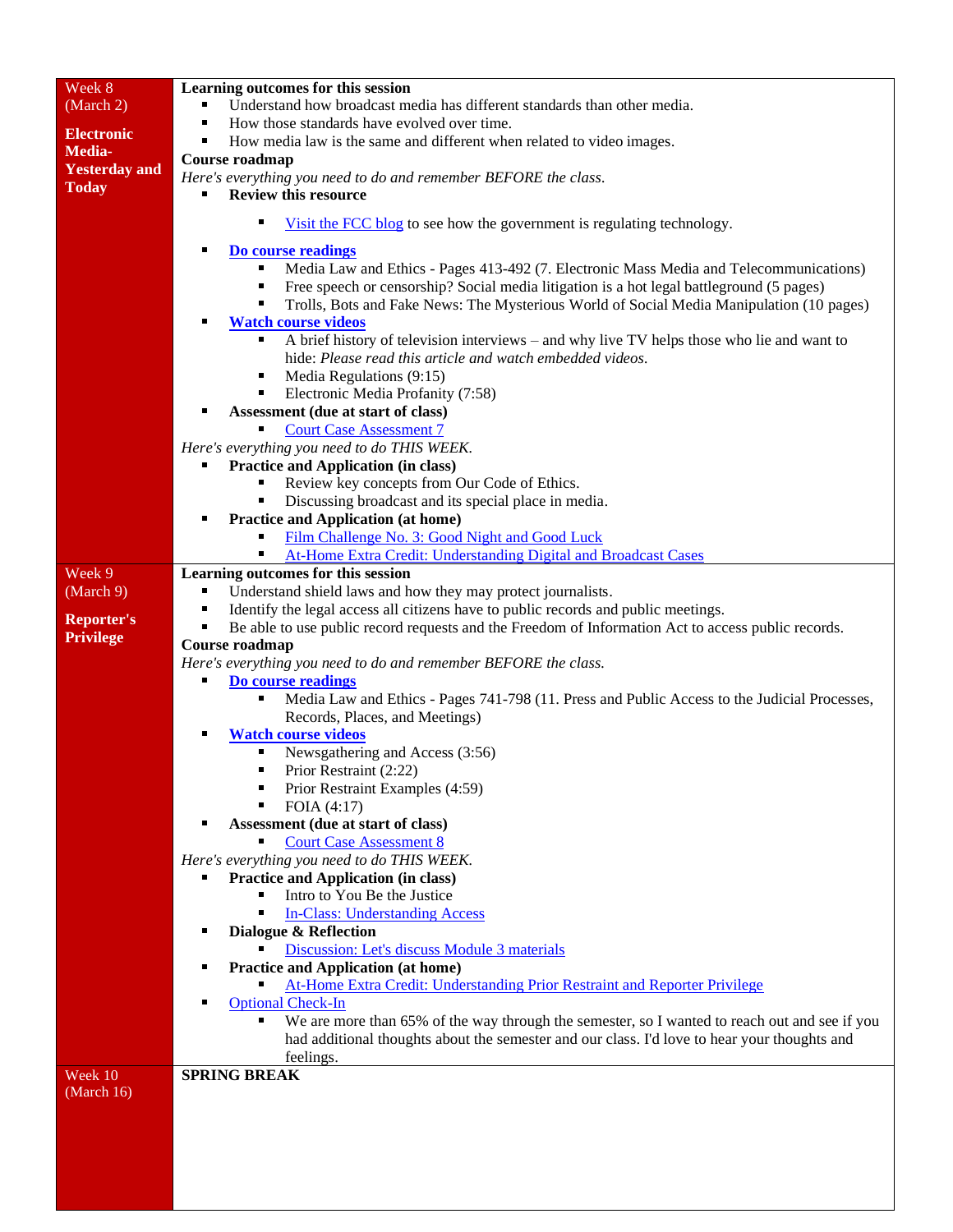| Week 11               | Learning outcomes for this session                                                                               |
|-----------------------|------------------------------------------------------------------------------------------------------------------|
| (March 23)            | Understand how standards change across time, how they are shaped, and what happens when they are                 |
|                       | crossed.                                                                                                         |
| <b>MODULE 4:</b>      | Recognize how challenging those standards is sometimes required to move society forward.<br>п                    |
| <b>APPLICATION</b>    | Course roadmap                                                                                                   |
| <b>OF ETHICS</b>      | Here's everything you need to do and remember BEFORE the class.                                                  |
|                       | Do course readings                                                                                               |
| <b>Cancel Culture</b> | Why we can't stop fighting about cancel culture (7 pages)<br>п                                                   |
| and Changing          | How Capitalism Drives Cancel Culture (5 pages)                                                                   |
| <b>Social Norms</b>   | The Right to Report (26 pages)                                                                                   |
|                       | <b>Watch course videos/audio</b>                                                                                 |
|                       | Desi Lydic Foxsplains Cancel Culture (2:15)                                                                      |
|                       | Has cancel culture gone too far? (6:07)                                                                          |
|                       | What We Talk About When We Talk About 'Cancel Culture' (AUDIO) (35:58)                                           |
|                       | Assessment (due at start of class)                                                                               |
|                       | <b>Court Case Assessment 9</b>                                                                                   |
|                       | Here's everything you need to do THIS WEEK.<br><b>Practice and Application (in class)</b>                        |
|                       | <b>In-class Activity No. 8: Cancel Culture</b>                                                                   |
|                       | You Be the Justices Cases and Roles--SELECT YOUR JUSTICE                                                         |
| Week 12               | Learning outcomes for this session                                                                               |
| (March 30)            | Understand how speech restrictions have ebbed and flowed through time.                                           |
|                       | Course roadmap                                                                                                   |
|                       | Here's everything you need to do and remember BEFORE the class.                                                  |
| Obscenity,            | Do course readings<br>п                                                                                          |
| pornography           |                                                                                                                  |
| and cursing, oh       | Media Law and Ethics - Pages 585-650 (9. Indecency, Obscenity, and Pornography)                                  |
| my!                   | <b>Watch course videos</b>                                                                                       |
|                       | Floyd Abrahams on the First Amendment (4:02)                                                                     |
|                       | Let's Disagree Morally (17:24)                                                                                   |
|                       | Do we really need the 1st Amendment? (2:42)                                                                      |
|                       | Assessment (due at start of class)                                                                               |
|                       | <b>Court Case Assessment 10</b>                                                                                  |
|                       | Here's everything you need to do THIS WEEK.                                                                      |
|                       | <b>Practice and Application (in class)</b>                                                                       |
|                       | Reviewing what makes something obscene                                                                           |
|                       | <b>Practice and Application (at home)</b>                                                                        |
|                       | Film challenge No. 4: Nothing But the Truth                                                                      |
| Week 13               | Learning outcomes for this session                                                                               |
| (April 6)             | Recognizing how misinformation and disinformation impact journalism and the public.<br>п                         |
|                       | Learning to become a better consumer of news as fact.                                                            |
| <b>Battling fake</b>  | Course roadmap                                                                                                   |
| news and media        | Here's everything you need to do and remember BEFORE the class.                                                  |
| manipulation          | Do course readings                                                                                               |
|                       | Ethics for Digital Journalists: Filtering Fact from Fiction (14 pages)                                           |
|                       | ٠<br>Ethics for Digital Journalists: Live Tweeting and Handling Mistakes (30 pages)                              |
|                       | The surgeon general wants Facebook to do more to stop Covid-19 lies (4 pages)<br><b>Watch course videos</b><br>Е |
|                       | Why do our brains love fake news? (5:21)                                                                         |
|                       | Chris Wallace interviews Donald Trump (2:07)<br>٠                                                                |
|                       | Ted Talk: Christiane Amanpour (17:21)                                                                            |
|                       | Assessment (due at start of class)                                                                               |
|                       | <b>Court Case Assessment 11</b>                                                                                  |
|                       | Here's everything you need to do THIS WEEK.                                                                      |
|                       | <b>Practice and Application (in class)</b><br>■                                                                  |
|                       | <b>Exploring Fake News</b>                                                                                       |
|                       | <b>Practice and Application (at home)</b><br>п                                                                   |
|                       | Film Challenge 5: Spotlight                                                                                      |